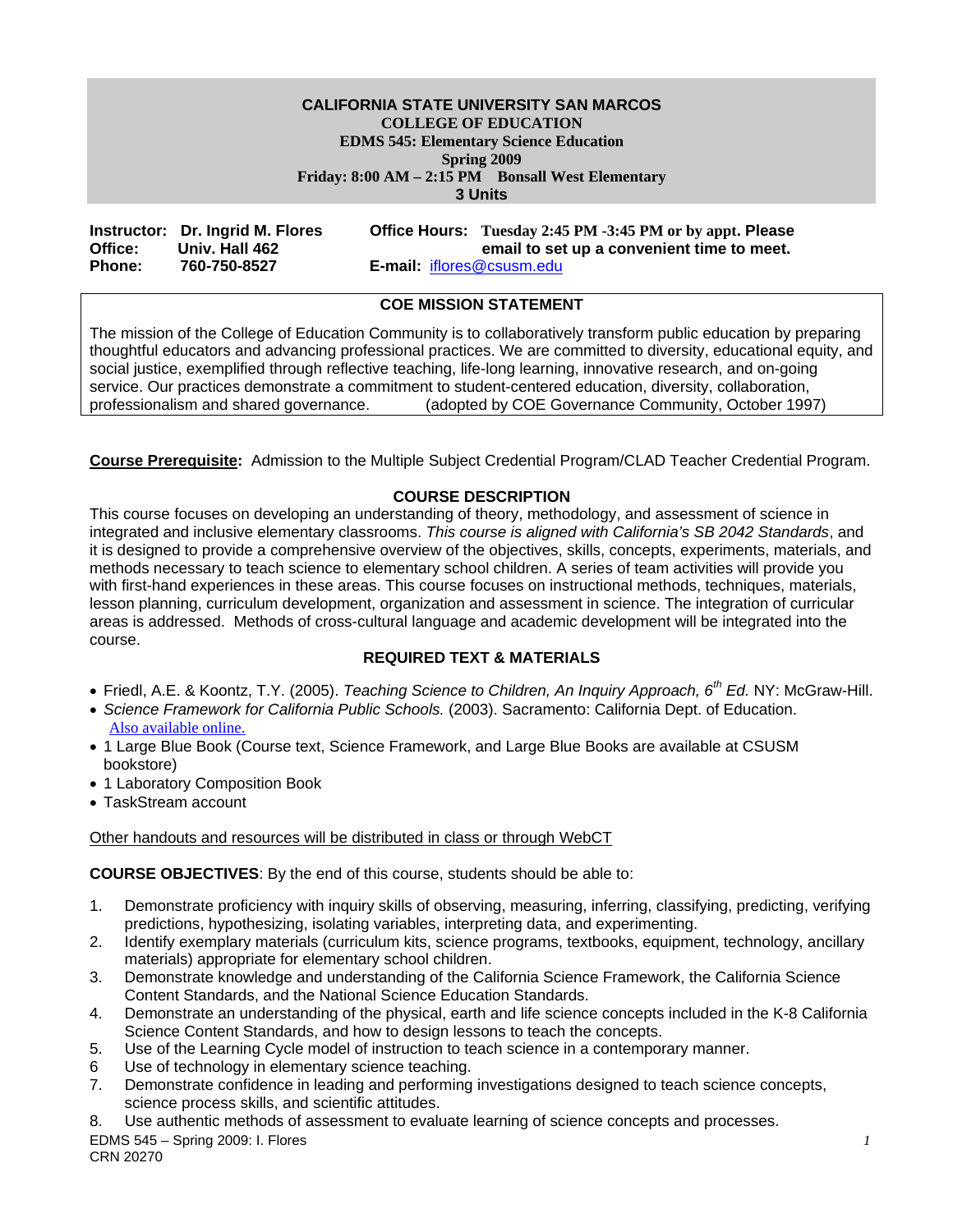- 9. Design of an elementary science teaching year-long unit.
- 10. Practice strategies to include all students in science (linguistically and culturally diverse, students with disabilities and other students with special needs).

#### **INFUSED COMPETENCIES**

#### **Special Education**

Consistent with the intent to offer a seamless teaching credential in the College of Education, this course will demonstrate the collaborative infusion of special education competencies that reflect inclusive educational practices.

#### **Authorization to Teach English Learners**

This credential program has been specifically designed to prepare teachers for the diversity of languages often encountered in California public school classrooms. The authorization to teach English learners is met through the infusion of content and experiences within the credential program, as well as additional coursework. Students successfully completing this program receive a credential with authorization to teach English learners. (Approved by CCTC in SB 2042 Program Standards, August '02)

#### **Technology**

This course infuses technology competencies to prepare candidates to use technologies, emphasizing their use in both teaching practice and student learning. Students are expected to demonstrate competency in the use of various forms of technology (i.e. word processing, electronic mail, WebCT 6, use of the Internet, and/or multimedia presentations). Specific requirements for course assignments with regard to technology are at the discretion of the instructor. Most assignments will be submitted in hard copy to the instructor, and some specific assignments will also be submitted on WebCT. Keep a digital copy of all assignments for use in your teaching portfolio.

You must use your WebCT email account for this class. The best way to contact me is by WebCT e-mail.

### **STUDENT LEARNING OUTCOMES**

#### **Teacher Performance Expectation (TPE) Competencies**

The course objectives, assignments, and assessments have been aligned with the CTC standards for the Multiple Subject Credential. This course is designed to help teachers seeking a California teaching credential to develop the skills, knowledge, and attitudes necessary to assist schools and district in implementing effective programs for all students. The successful candidate will be able to merge theory and practice in order to realize a comprehensive and extensive educational program for all students.

#### **California Teacher Performance Assessment (CalTPA)**

Beginning July 1, 2008 all California credential candidates must successfully complete a state-approved system of teacher performance assessment (TPA), to be embedded in the credential program of preparation. At CSUSM this assessment system is called the CalTPA or the TPA for short.

To assist your successful completion of the TPA, a series of informational seminars are offered over the course of the program. TPA related questions and logistical concerns are to be addressed during the seminars. Your attendance to TPA seminars will greatly contribute to your success on the assessment.

Additionally, COE classes use common pedagogical language, lesson plans (lesson designs), and unit plans (unit designs) in order to support and ensure your success on the TPA and more importantly, in your credential program.

The CalTPA Candidate Handbook, TPA seminar schedule, and other TPA support materials can be found on the COE website provided at the website provided: http://www.csusm.edu/coe/CalTPA/ProgramMaterialsTPA.html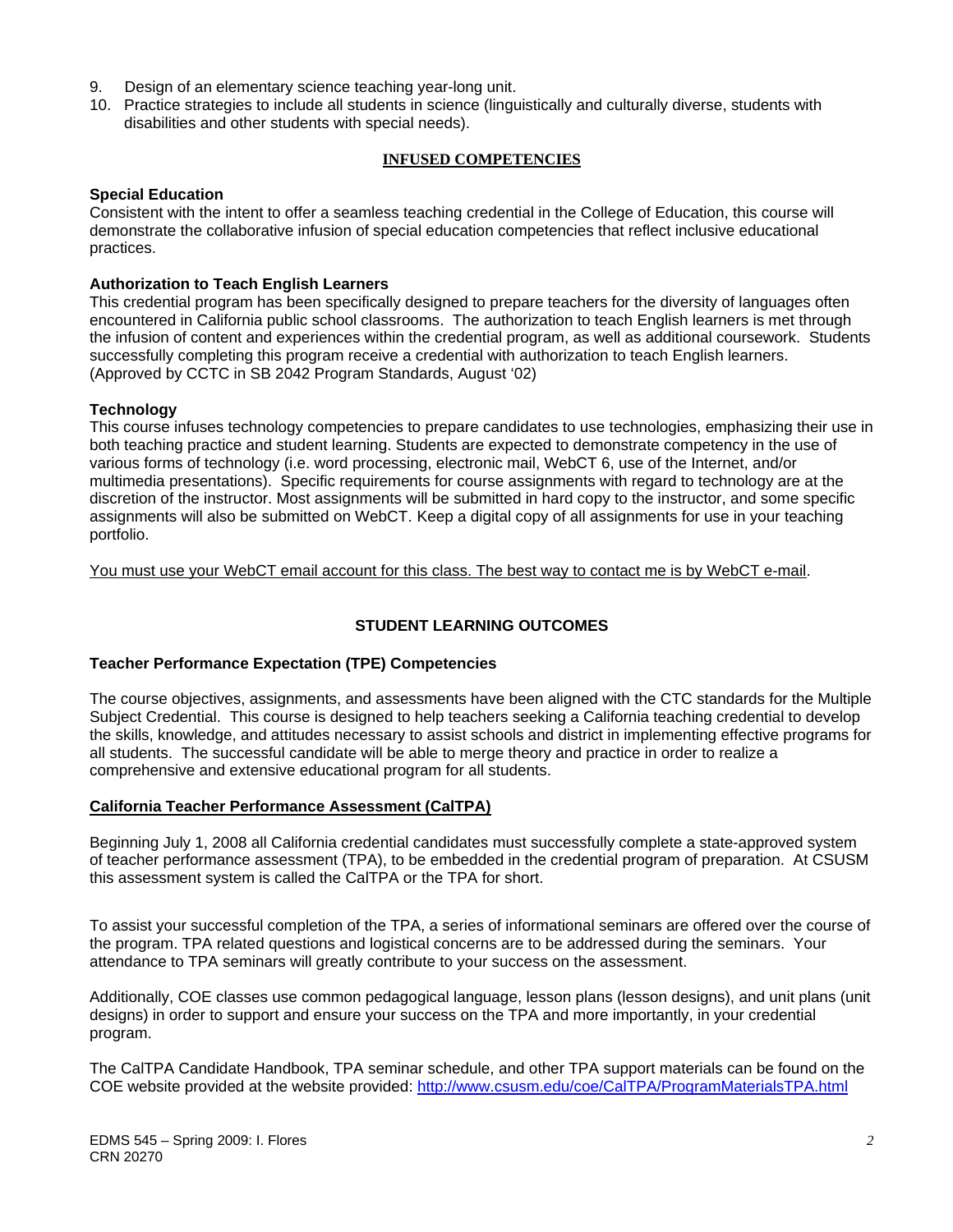### **COURSE POLICIES**

### **Attendance Policy**

Due to the dynamic and interactive nature of courses in the College of Education, all students are expected to attend all classes and participate actively. Absences and late arrivals/early departures will affect the final grade. At a minimum, students must attend more than 80% of class time, or s/he may not receive a passing grade for the course at the discretion of the instructor. Individual instructors may adopt more stringent attendance requirements. Should the student have extenuating circumstances, s/he should contact the instructor as soon as possible.

For this class, **if you are absent 1 class session, your highest possible grade is a "B". If you are absent more than one class session, your highest possible grade is a "C+". Late arrivals and early departures**  will lower your course grade. For every two times that you are late and/or leave early, your course grade will be lowered by one letter grade. If you have an emergency, or very extenuating circumstances, please see the instructor to make arrangements accordingly. Absences do not change assignment due dates. If you find that you cannot attend class due to an emergency or very extenuating circumstances, email any due assignments by the start of the class session it is due. NOTE: With few exceptions, late assignments will not be accepted.

#### **Writing Requirement**

In keeping with the All-University Writing Requirement, all 3-unit courses must have a writing component of at least 2,500 words (approximately 10 pages), which can be administered in a variety of ways. Writing requirements for this course will be met as described in the assignments.

#### **Computer Use During Class Sessions**

You are welcome to use a laptop computer in class when working on class assignments, for example. However, you will need to save checking email or other personal computer use for time outside of class. Most students find it disruptive when they are focusing on class activities or listening to presentations and can hear keyboarding in the classroom. Your kind consideration is greatly appreciated by all!

#### **Electronic Communication Protocol:**

Electronic correspondence is a part of your professional interactions. If you need to contact the instructor, e-mail is often the easiest way to do so. It is my intention to respond to all received e-mails in a timely manner. Please be reminded that e-mail and on-line discussions are a very specific form of communication, with their own nuances and etiquette. For instance, electronic messages sent in all upper case (or lower case) letters, major typos, or slang, often communicate more than the sender originally intended. With that said, please be mindful of all e-mail and on-line discussion messages you send to your colleagues, to faculty members in the College of Education, or to persons within the greater educational community. All electronic messages should be crafted with professionalism and care.

Things to consider:

- Would I say in person what this electronic message specifically says?
- How could this message be misconstrued?
- Does this message represent my highest self?
- Am I sending this electronic message to avoid a face-to-face conversation?

In addition, if there is ever a concern with an electronic message sent to you, please talk with the author in person in order to correct any confusion.

#### **Person-First Language**

Use "person-first" language in all written and oral assignments and discussions (e.g., "student with autism" rather than "autistic student"). Disabilities are not persons and they do not define persons, so do not replace personnouns with disability-nouns. Further, emphasize the person, not the disability, by putting the person-noun first.

#### **Students With Disabilities Requiring Reasonable Accommodations**

Students are approved for services through the Disabled Student Services Office (DSS). This office is located in Craven Hall 5205, and can be contacted by phone at (760) 750-4905, or TTY (760) 750-4909. Students authorized by DSS to receive reasonable accommodations should meet with their instructor during office hours or, in order to ensure confidentiality, in a more private setting.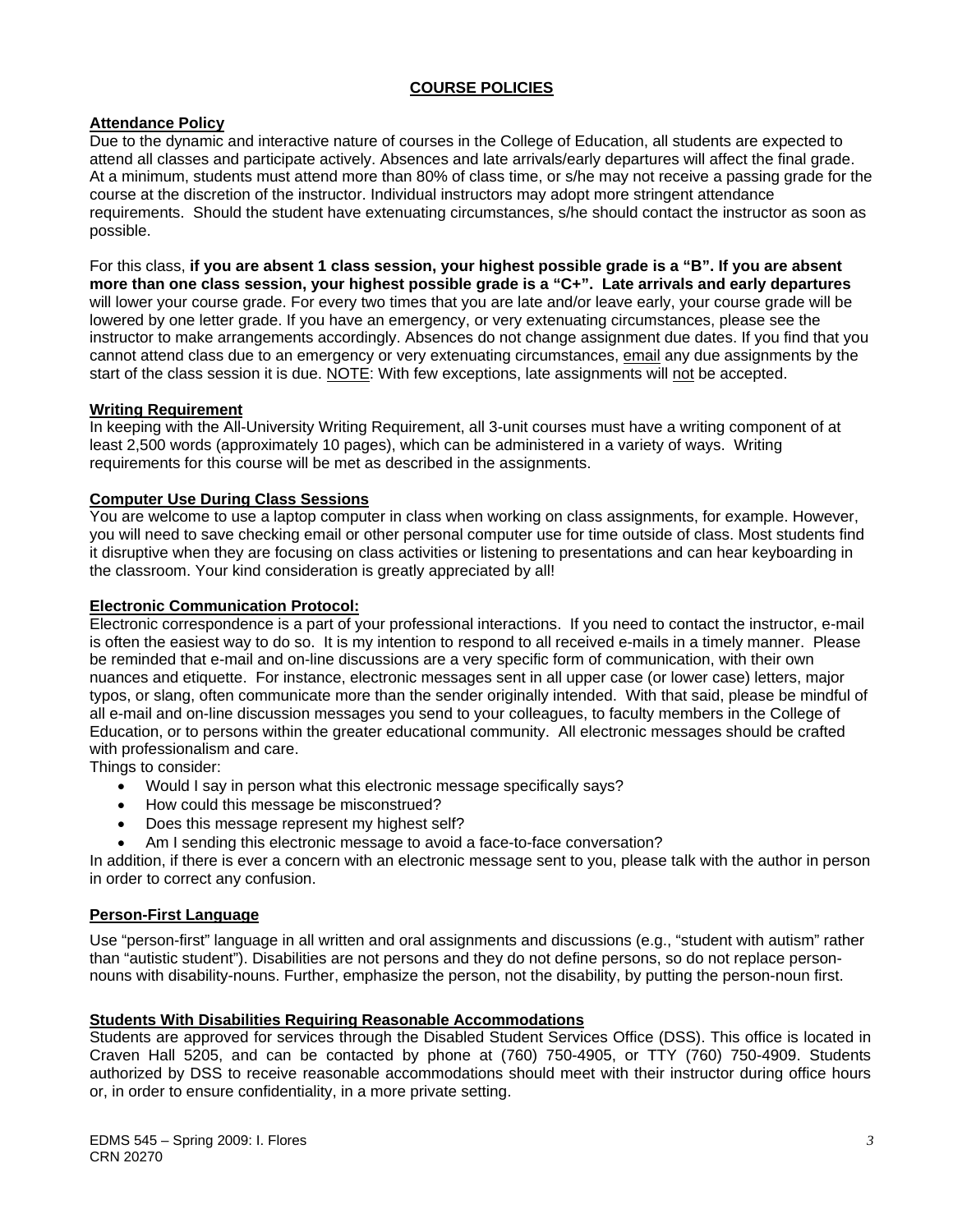#### **CSUSM Academic Honesty Policy**

"Students will be expected to adhere to standards of academic honesty and integrity, as outlined in the Student Academic Honesty Policy in the CSUSM University Catalog. All written work and oral assignments must be original work. All ideas/materials that are borrowed from other sources must have appropriate references to the original sources. Any quoted material should give credit to the source and be punctuated with quotation marks.

Students are responsible for honest completion of their work including examinations. There will be no tolerance for infractions. If you believe there has been an infraction by someone in the class, please bring it to the instructor's attention. The instructor reserves the right to discipline any student for academic dishonesty in accordance with the general rules and regulations of the university. Disciplinary action may include the lowering of grades and/or the assignment of a failing grade for an exam, assignment, or the class as a whole." In addition, all incidents of academic dishonesty will be reported to the Dean of Students.

#### **Plagiarism**

It is expected that each student will do his/her own work, and contribute equally to group projects and processes. Plagiarism or cheating is unacceptable under any circumstances. If you are in doubt about whether your work is paraphrased or plagiarized, see the Plagiarism Prevention for Students website http://library.csusm.edu/plagiarism/index.html. If there are questions about academic honesty, please consult the

University catalog.

#### **COURSE TOPICS OUTLINE**

The Nature of Science The Learning Cycle Model of Teaching Learning Cycle Science Lesson Demonstrations Writing Objectives for Student Learning Developing Essential Questions Writing Science Concept Definitions CA Science Content Standards Grades K-8 California Science Framework SDAIE Strategies in Science: Teaching Science to English Learners Infusing Writing Activities in Science Lessons Science Curriculum Kits and State Approved Texts Science Process Skills and Scientific Attitudes Current Issues in Science Education Infusing Technology into Science Teaching Authentic Assessments in Science Science Projects, Student Research, Science Fairs Safety in the Science Class Inclusion and Teaching Science to Students with Special Needs Concept Mapping Benchmarks and the National Science Education Standards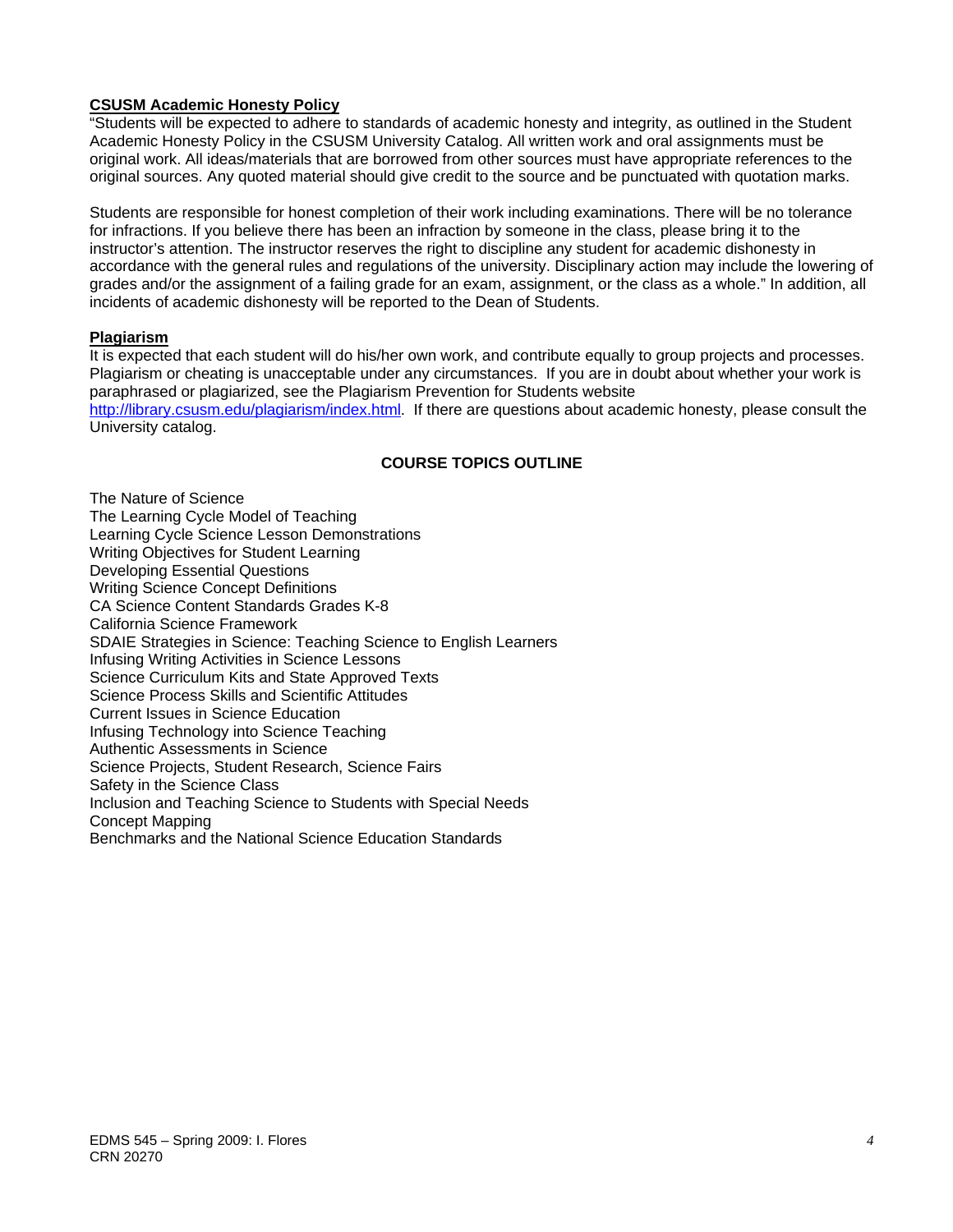#### **COURSE REQUIREMENTS/ASSIGNMENTS**

Each written assignment is expected to have a clear organizational presentation and be free of grammar, punctuation and spelling errors. There will be a reduction in points for the above mentioned errors. Late assignments are not accepted. Prepare carefully for class, and be ready to discuss readings and assignments thoughtfully. Note the Description of Exemplary Students at the end of this syllabus.

| 1. Active Participation and Collaboration (all or nothing credit given)            | 5%         |
|------------------------------------------------------------------------------------|------------|
| 2. Concept Maps (2) - Individual                                                   | 5%         |
| 3. California Science Framework and Standards Task and Presentation - Indiv. & Grp | 10%        |
| 4. Learning Cycle Hands-on Science Lesson Design & Presentation - Group            | <b>20%</b> |
| 5. Hands-On Learning Cycle Lesson Reflections - Individual                         | 10%        |
| 6. Science Fair Exploratorium Lesson and Presentation - Group                      | 15%        |
| 7. Learning Cycle Lesson Drawings and Explanations (5% each part) - Individual     | 10%        |
| 8. Science Curriculum Unit Plan and Presentation - Individual                      | 25%        |

**NOTE***:* Each student is responsible for ensuring that assignments are submitted correctly and on time. All assignments will be submitted in hard copy at the start of class (per course schedule), and some specific assignments will also be submitted electronically to WebCT as class resources. Keep a digital copy of all assignments for your credential program electronic portfolio.

# **DESCRIPTIONS OF ASSIGNMENTS**

#### **1. Active Participation and Collaboration - 5%** (all or nothing credit)

Teacher education is a professional preparation program and students will be expected to adhere to standards of dependability, professionalism, and academic honesty (refer to rubric attached to this syllabus). Grading will include a component of "professional demeanor." Students will conduct themselves in ways that are

- generally expected of those who are entering the education profession, including the following:
	- On-time arrival to all class sessions and attendance for the entire class period
	- Advance preparation of readings and timely submission of assignments
	- A positive attitude at all times
	- Active participation in all class discussions and activities
	- Respectful interactions and courteous language with the instructor and other students in all settings
	- Carefully considered, culturally aware approaches to solution-finding

**Class Discussions and Participation:** Students will engage in active learning each class session, and will be expected to actively participate. You may loose points for lack of participation based on the following criteria:

- Do you participate in class discussions productively, sharing your knowledge and understandings?
- Do you interact productively with your peers, taking on a variety of roles (leader, follower, etc.)?
- Do you contribute appropriately to group work—do you "do your share"?
- Are you able to accept others' opinions?
- Are you supportive of others' ideas?
- Do you support your peers during their presentations?
- Can you monitor and adjust your participation to allow for others' ideas as well as your own to be heard?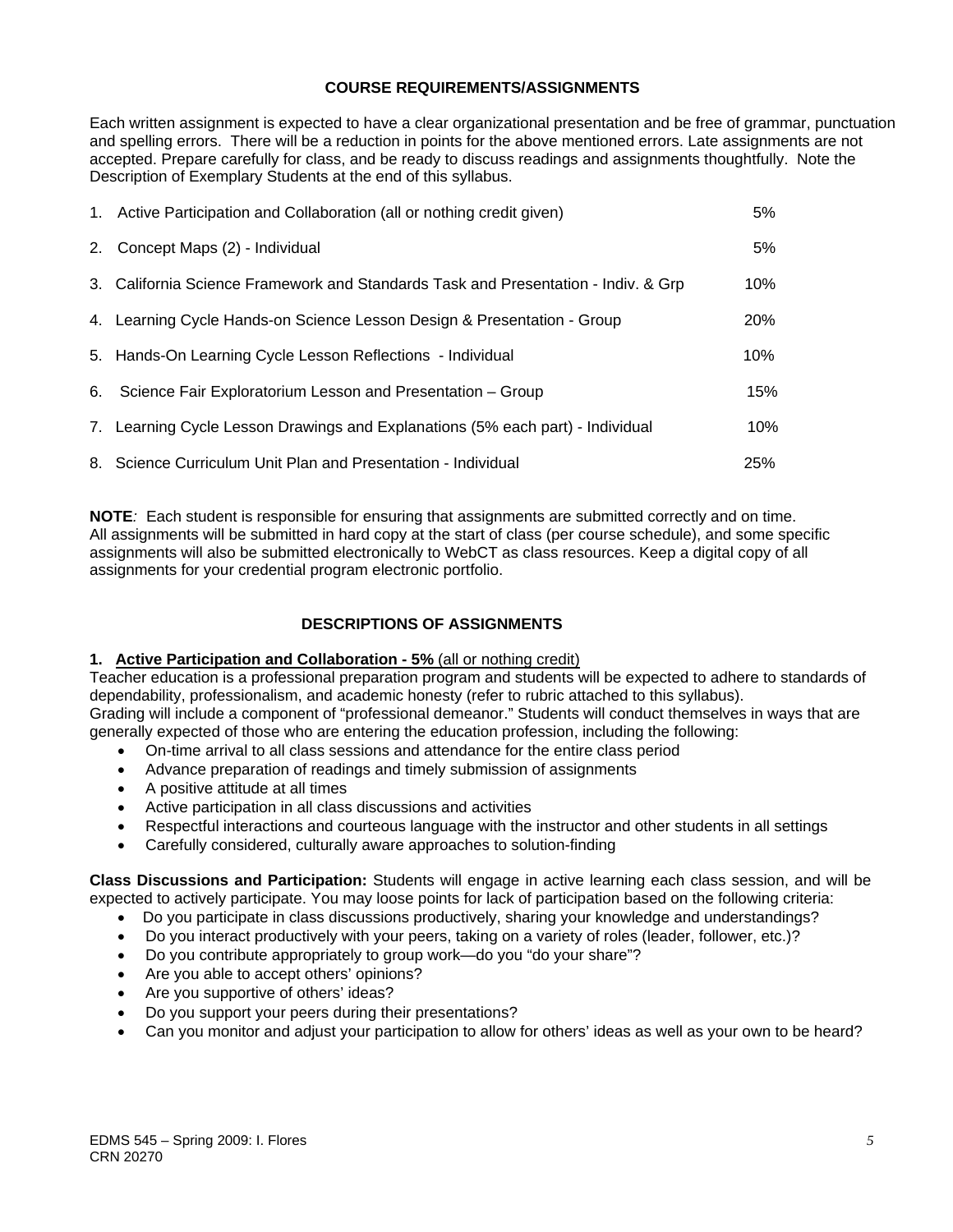#### **2. Concept Maps (Individual) - 5%**

Each class session, you will be required to complete the assigned readings according to the Course Schedule located in this syllabus. You should read the chapters to develop an indepth understanding of the science content. The assigned readings provide an important foundation for your increasing understanding of both science content and how to effectively teach science. To further aid you in remembering the readings and assist you with meaningful class participation, you are asked to respond to the reading assignments with concept maps. **You will be required to complete two (2) Concept Maps during the course (based on your choice of which two chapters from the assigned readings listed in the Course Schedule)**.

Concept maps will be due at the beginning of class time on the assigned dates. You will only receive credit points if concept maps are completed by the start of class on date indicated in the course schedule. You must use a Big Blue Book for both Concept Maps. Spiral paper inserted in Blue Books will not be accepted.

Both Concept Maps should include ALL major concepts discussed in **one** chapter. Do not include information from the investigations, only the science content. The Concept Map must follow the Concept Mapping procedures taught in class. All concepts should be enclosed in an oval, with linking verbs connecting at least two ovals in a hierarchical manner.

Each concept map has a possible total of 9 points:

For each Concept Map, (a) indicate on each page of your Large Blue Book the title of the Chapter you are outlining, and (b) write your name and date at the top of each page

#### **3. California Science Framework and Standards Activity - 10%**

 Purpose of the assignment: To read a portion of the California Science Framework and the Standards for an assigned grade level. You will write your individual response to the readings. Then you will work with your partner to prepare and do a presentation to the class. It is essential for you to do the reading and the write-ups BEFORE you meet with your partner.

#### **3a. Task I: Framework summary response: (Individual) – 5 pts**

- Read the first part of the California Science Framework, up to page 22. This includes Board Policy, the Introduction and Chapters One and Two.
- Think about the reading holistically.
- Type about a page, in your own words, that answers these questions: What were the most important ideas addressed in the reading? How does science teaching differ from instruction in other subjects? What are the most important elements of a strong science instructional program? Come to the next class session (#2) prepared to discuss the questions and turn in your answers.

#### **3b. Task II: Grade level Science standard response: (Individual) – 10 pts**

 Using the standard for your chosen grade, pick a line item from physical science, life science, and earth science. For each one, come up with a brief description of an activity that children in that grade can do that also addresses one of the Investigation and Experimentation standards for the grade. You should end up with three sections, each of which includes a content line (physical, life, or earth science), an Investigation and Experimentation line, and a one or two sentence description of an activity that combines the two. The whole thing should be about a page. See an example on the next page. Due date: class session 2.

#### **3c. Task III: Team preparation and presentation – (In class with your team)** – **10 pts You will be given 30-40 minutes of class time to work with your partner.**  Get together with your team. Look at the activities that you both wrote up for Activity 3b (Task II).

Choose one activity.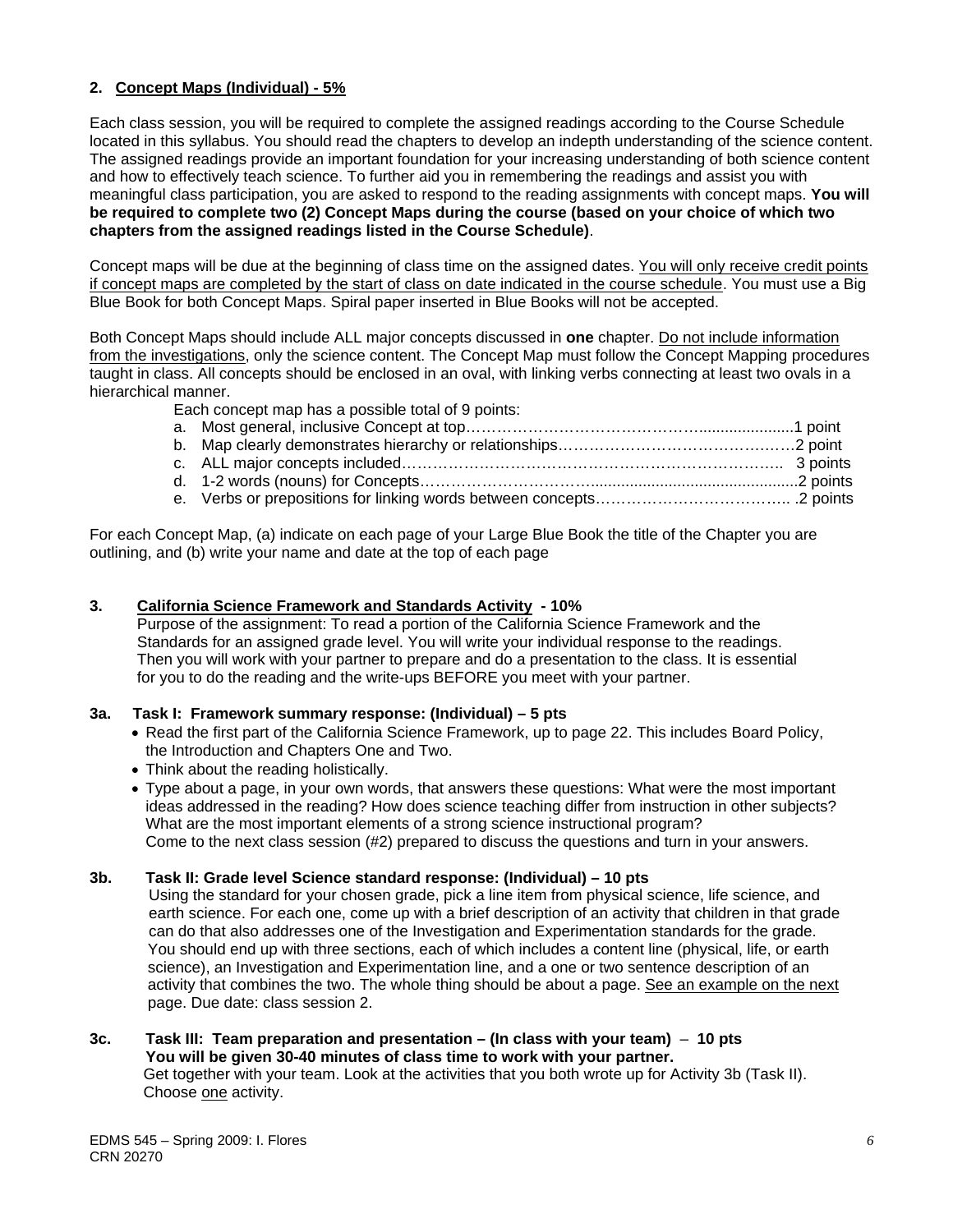- As a team, write up a lesson plan for the activity (with a lesson title, science content and Investigation and Experimentation standards, learning objectives, an assessment plan, and a brief description of the activity). Neatly put it on chart paper so it can be easily presented to the class. Make sure you quote the standards on which your lesson plan is based.
- As a team, come up with a brief overview of the Science Standards for your grade. Don't try to give us every single line of the standard. Summarize it in such a way that we see generally what students are supposed to learn in physical, earth, and life science and in investigation and experimentation in that grade. On chart paper, list the competencies indicated in the Science Standards for your grade
- In 8 minutes or less, present your lesson plan sketch and standards overview to the class. Be prepared to explain why your lesson plan represents really good science for kids.
- Your grade for this assignment will be based on the content and quality of your presentation, and on the level of collaboration with your team.

#### **Sample Response to Assignment 3b**.

Grade Four

Physical Science

1b. Students know how to build a simple compass and use it to detect magnetic effects, including the Earth's magnetic field

Investigation and Experimentation

6f. Follow a set of written instructions for a scientific investigation.

Activity

Following directions from the Internet, the students will work in partner pairs to build compasses, using paper cups, thread, a needle and a magnet. They will observe and record the action of the compass indoors and outdoors, and in proximity to various objects.

Life Science

2c. Students know decomposers; including many fungi, insects, and microorganisms, recycle matter from dead plants and animals.

Investigation and Experimentation

6c. Formulate and justify predictions based on cause-and-effect relationships.

Activity

 the progress of the mold in various circumstances (if the bread is left in the open air, if the bread is in a The students will predict the growth of mold on bread that has no preservatives. They will observe and record closed sandwich bag, etc.)

Earth Science

5c. Students know moving water erodes landforms, reshaping the land by taking it away from some places and depositing it as pebbles, sand, silt, and mud in other places (weathering, transport, and deposition).

#### Investigation and Experimentation

6b. Measure and estimate the weight, length, or volume of objects.

Activity

In groups of four, students will create landforms (using common dirt) on cookie sheets. They will add measured amounts of water to their landforms, and will collect and measure the dirt that runs off.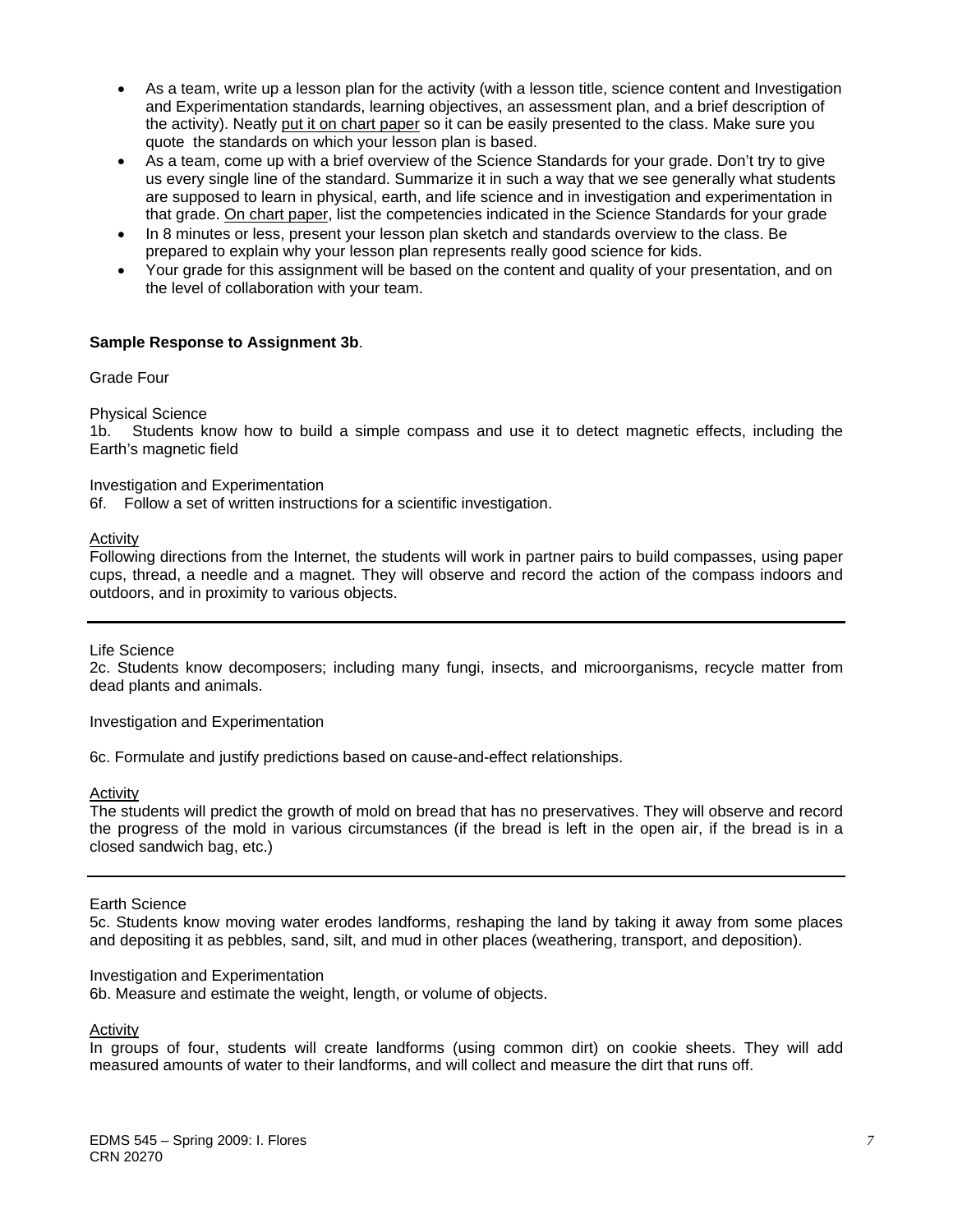# **4. Learning Cycle Hands-on Science Lesson Design & Presentation - 20%**

(Due on assigned day for the lesson per course schedule)

 Purpose: To develop and teach a particular kind of a science inquiry lesson that teaches both science thought processes and science content.

 Students will lead hands-on science lessons during class. The lessons should (a) model inquiry teaching and learning (b) be based on strong essential questions, (c) be content-understandable, and (d) be based on the CA Science Content Standards. Differentiated strategies for English language learners, students with special needs and GATE students as well as technology integration are required components of this assignment.

 You will work in groups of two or three (group sizes TBD based on class size) to lead a science lesson based on the Learning Cycle Model of Instruction. You will prepare and teach this lesson to your classmates. Each team will be assigned a specific science topic for which you will plan and teach the lesson. This topic will determine the grade level and California Science Standard your team lesson design will cover. Use activities from the textbook, Internet sites or other science resources. The team should teach the lesson as you would to elementary school students. Your classmates will not role-play elementary students, but will learn the science content and how to teach it. Treat your classmates as teachers, not elementary students. Each team will be allocated a maximum of 35 minutes of class time to teach their lesson.

 The lessons should follow the **Learning Cycle** Instructional Model (make sure that you include all **3 stages**), must include hands-on activities, and should emphasize specific science concepts. The Exploration and Application phases of the Learning Cycle require different hands-on science activities using manipulatives. Before the lesson, write the essential questions about the lesson on the board for students to consider during the lesson. These questions should be **higher level questions** (analysis, synthesis or evaluation level) according to Bloom's Taxonomy.

**Begin Exploration with students making predictions/answering questions or accomplishing challenges**. Hands-on activities are NOT reading or completing worksheets (though they may require students to read something or complete lab observation sheets). You should take the activities "off of paper" and require students to use the science process skills with science manipulatives. **You need to know and demonstrate the stages of the Learning Cycle, or you will not be given credit for your lesson.**

 Be sure you understand the concepts you are emphasizing, and that you can explain them. The lessons should be developmentally appropriate for K-6, and should follow the NSTA Safety Guidelines. Your lesson plan should also identify and explain strategies for English language learners and adaptations for both students with special needs and for GATE students.

 components. Include: Lesson title, grade level, content area and subject matter, state science standards, **Prepare a PowerPoint Presentation** to use in your lesson that is a strong overview of all your lesson design objectives, definitions of important science concepts in the lesson, essential questions, learning cycle phases, a briefly detailed explanation of the science content, assessment plan and criteria, accommodations/adaptations for ELs, GATE, SPED, and 3 everyday applications. Additionally, include a list of at least 3 interactive web sites (with short descriptions) that address the science topic and concepts through simulations, graphics and movies. You should have links to these web sites and show examples during the lesson. **Bring children's literature reflecting science concepts relating to your lesson topic to showcase.** 

Science Lesson Plan Document

- Prepare a comprehensive document that includes the information under Lesson Design Format (see pages 9-12 of this syllabus), making sure you include:
	- o Your names at the top
	- o All components in the Lesson Design Format
	- o References and other required information at the end of the lesson plan.

IMPORTANT NOTE: At least three full days PRIOR to your presentation, email your complete lesson design and your PowerPoint Presentation to me for review. Include all team members' names and the date you will present to the class in the email. After I email you back regarding needed changes and you make revisions, please post your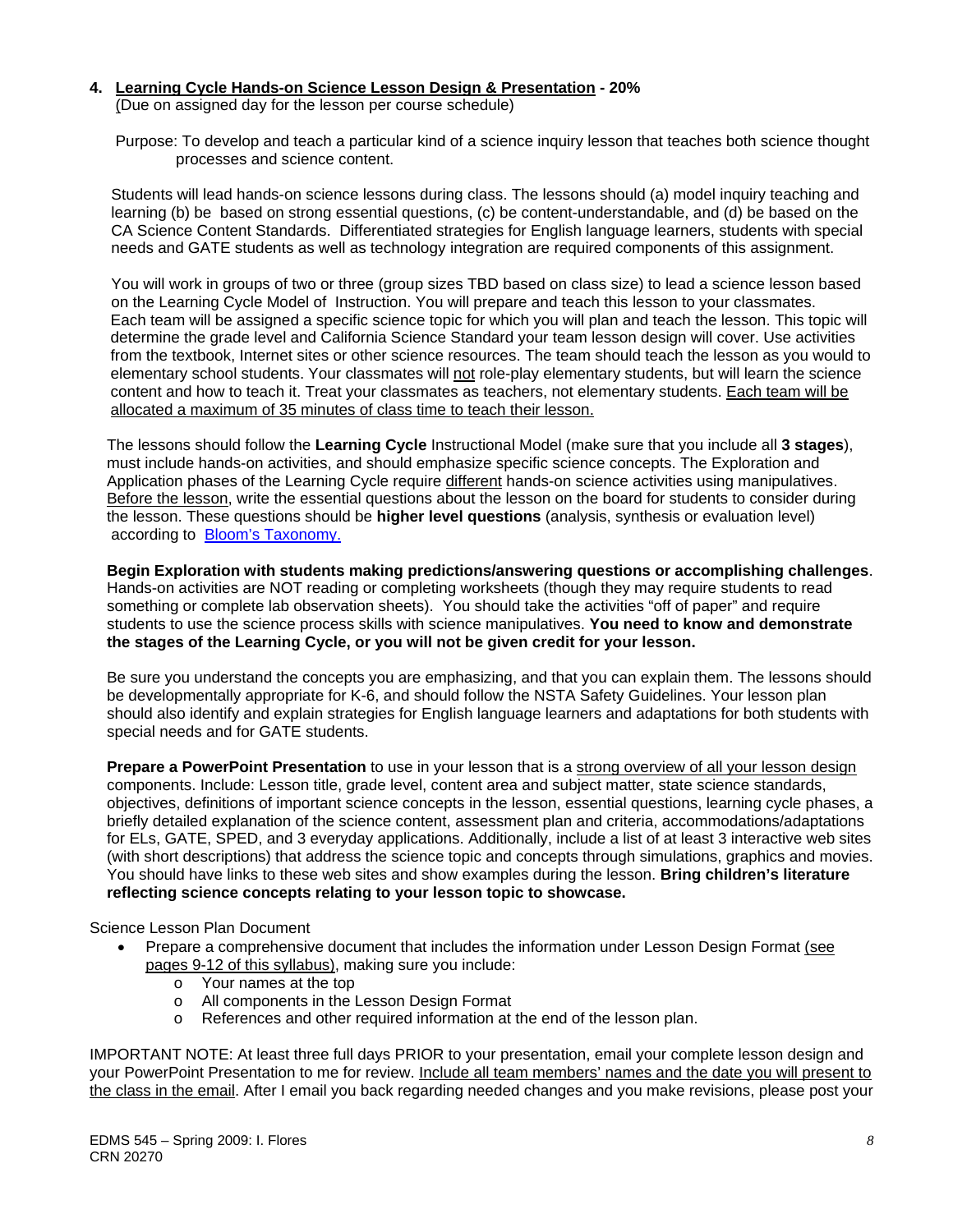classmates. revised lesson design and PPT on the appropriate thread in the WebCT discussion board for access by your

**On the day of your lesson presentation, please begin the lesson by turning in 1 hard copy of your lesson design and data sheets to me. You should also give me copies for each team member of the Lesson Design Rubric available in the Handouts and Readings folder of your WebCT homepage.** 

#### **Science Lesson Design Format**

#### **Elements of the learning experience**

 **Lesson Title**: What is the title of your lesson?

**Grade Level**:

**Content Area**: *Example: Life Science, Physical Science or Earth Science* 

**Subject Matter**: *Example: Heat Transfer, Plant Reproduction, The Digestive System, etc* 

**Time period for the learning experience** *Example: two 60 minute sessions Science* 

**Student Groupings**: How will you group students for instruction?

- **State adopted science content standards: Include at least 1 science area (life science,** physical science, or earth science) standard and 1 Investigation/Experimentation standard.
- **Lesson objective(s) (based on the content standards)**: What do you want students to be able to do? Write in complete sentences. Use an action verb and explain how students will demonstrate their new knowledge and understanding. *Example:* "The student will demonstrate understanding of \_\_\_\_\_\_\_\_\_\_\_\_." Or, "The student will be able to \_\_\_\_\_\_\_\_\_\_\_\_'

**Science Concept(s):** What Big Idea(s) are you trying to teach? Do not say "The students will  $\cdot$ ." (That is an objective, not a concept.) *Example: Electricity is a form of energy generated by the flow of electrons through a conducting substance.* 

 **Essential Questions**: List at least two essential questions specific to the concept that you want students to be able answer during the lesson. What is it that students should be able to answer by having successfully participated in your lesson? These are based on the BIG Ideas (tied to the learning objectives) of your lesson to focus student learning and should be high order questions.

> *Examples: How does sound travel? (Also: Explain how sound travels.) How is frequency related to the volume of a sound? How can you prove that air is a real substance that occupies space?*

**Class Description -** For the purpose of this assignment, the class description must include English Language Learners, Special Education Students and GATE students

*Type of class (self contained, subject specific), time of year, general background of students learning in relationship to new learning (challenges and prior learning)* 

 *English Learner: Beginning, intermediate, and advanced (use the ELD standards to determine the needs of each of these students).* 

 *Special education: one student with a learning disability(ies) and one with another special education identified disability*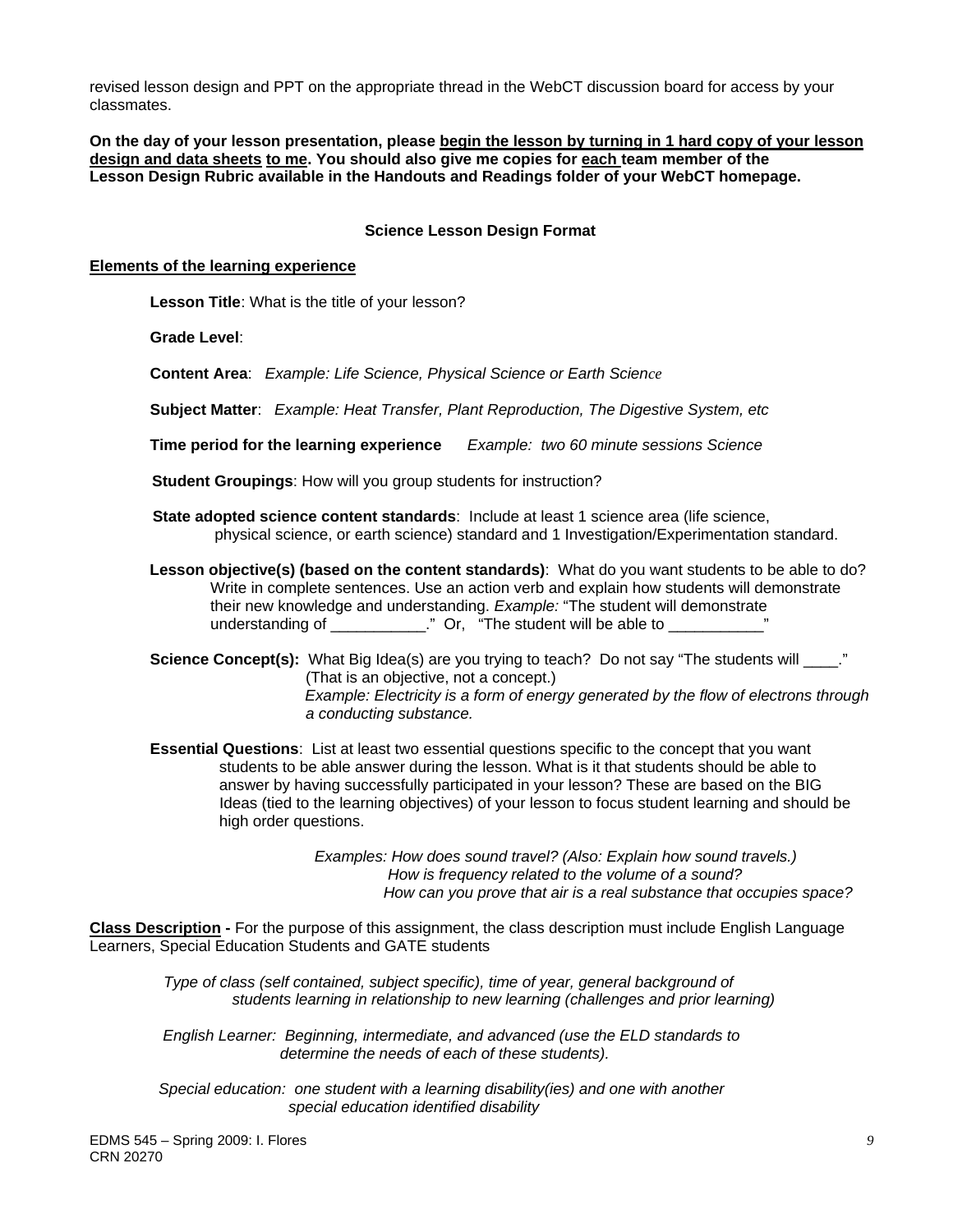*GATE student: identify the student's needs* 

 *Regular education: remaining students* 

#### **Developmental needs of the students at this age**

*Example: Give examples based on the different learning needs for K-3 and 4-6 students* 

 *Example: Developmental age-appropriate skills and needs of the students Example: Engaging activities (hands on, etc)* 

#### **Assessment Plan**

Note: Goals/objectives assessed are based on the content standards and are tied to the Big Ideas in Your lesson.

 *Types of assessment: Prior knowledge (pre assessment), Formative (progress monitoring), Summative (final product)* 

 *Description and Purpose of the Assessment:* 

 *Feedback strategies: How students will be informed of specific successes and challenges and future activities to fill the individual student's gaps.*

 *Description and Purpose of Differentiated/Adapted Assessment Methods for:* 

- *English Learners*
- *Learners with Special Needs* 
	- *Learning Disability*
	- *Physical Disability*
- *GATE Students/Advanced Learners/Accelerated Learners*

 *How assessment results will be used to inform instruction:*

#### **Assessment Criteria**

*What criteria will you use to grade the assessment? How will you know if a student has successfully completed the assessment and accomplished the learning goals? What will they do to show you they have succeeded?* 

#### **Materials/Resources**

 *What will the teacher need? What will the students need? Review teacher's manuals, pacing guides, and appropriate supplemental materials to determine the materials you will need to present this lesson. Materials should include lists of supplies that will be needed to present this lesson.*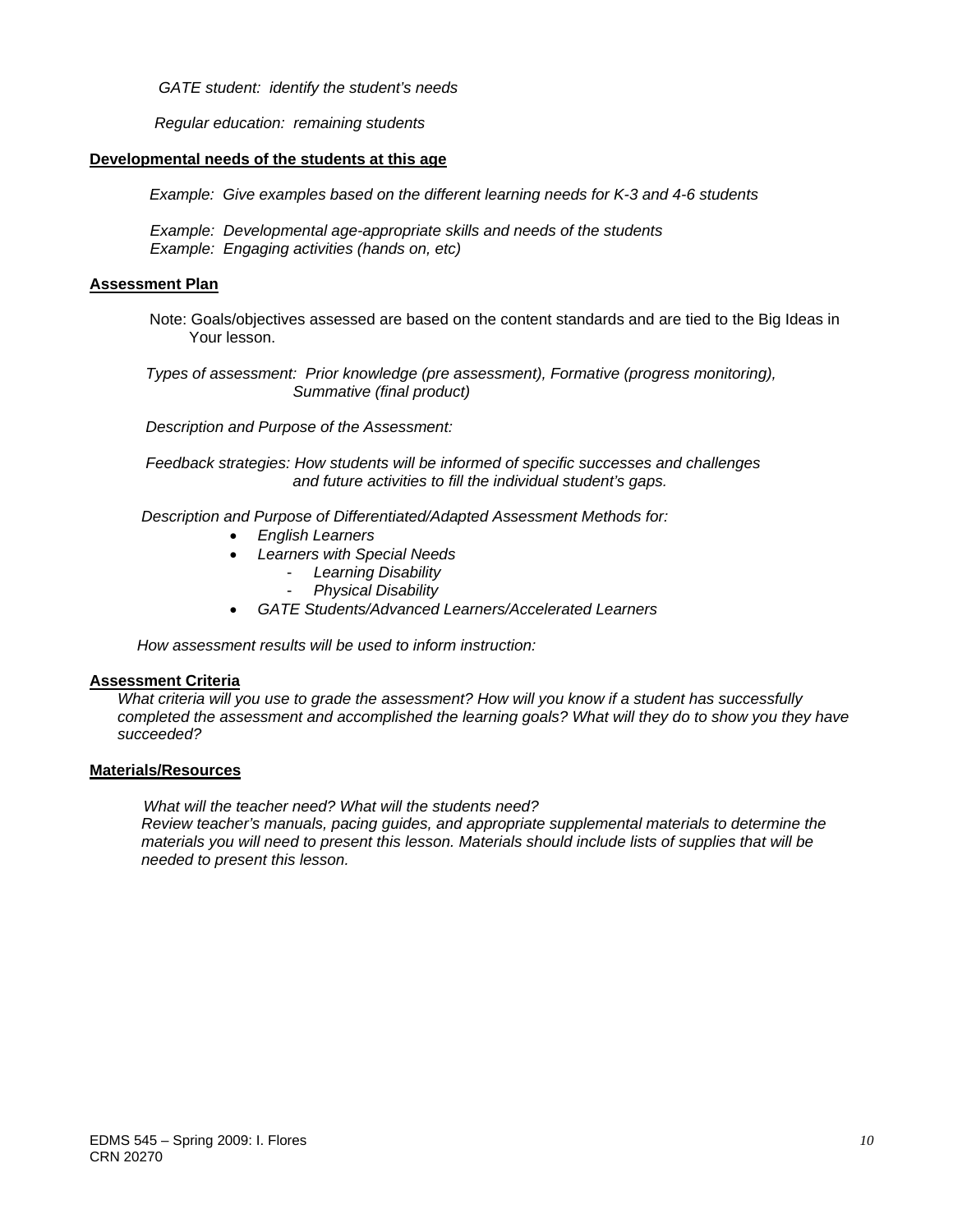### **Instructional Strategies/Lesson Procedures**

Explain the procedures for each phase of the Learning Cycle. Include what the teacher will do and what the Explain the procedures for each phase of the Learning Cycle. Include what the teacher will do and what the<br>students will do. Address the subject matter learning goals and developmental needs of the students described.<br>Incl

| The Learning Cycle***          | <b>INSTRUCTIONAL STRATEGIES</b>               | <b>STUDENT ACTIVITIES</b>             |
|--------------------------------|-----------------------------------------------|---------------------------------------|
|                                | Instructional strategies are what the teacher | Put one student activity to match the |
|                                | does during the instruction. Put one          | instructional strategy in each box    |
|                                | instructional strategy in each box with an    | with an explanation and amount of     |
|                                | explanation and amount of time you are        | time you are anticipating. Expand the |
|                                | anticipating. Expand the number of boxes to   | number of boxes to match each         |
|                                | match each strategy.                          | student activity.                     |
| <b>Engagement</b>              | How will you focus/motivate students?         | What will students be doing during    |
|                                | mins                                          | the anticipatory set? ___mins         |
|                                |                                               |                                       |
| <b>Exploration</b>             | Explain what and how you will provide an      | Explain what students will be         |
|                                | exploration science activity (must be         | doing during the exploration          |
|                                | hands-on). ___ mins                           | activity. <u>__</u> mins              |
| <b>Concept Invention</b>       | How will you have students share their        | Explain how students will share       |
| a. Students share what they    | ideas, knowledge and questions from the       | their ideas, knowledge and            |
| did and learned during         | exploration phase? Explain how you will       | questions from exploration phase.     |
| Exploration                    | introduce students to relevant                | Explain what students will be         |
| b. Teacher introduces students | information, terminology and concepts to      | doing while you are introducing       |
| to new information.            | reinforce what they learned during            | relevant information, terminology     |
|                                | exploration. ____ mins                        | and concepts to reinforce what        |
|                                |                                               | they learned during exploration.      |
|                                |                                               | mins                                  |
| <b>Concept Application</b>     | Concept Application- Explain what and         | Explain what students will be         |
|                                | how you will provide a second hands-on        | doing during the concept              |
|                                | science activity that extends students'       | application activity. ____mins        |
|                                | thinking and learning from the two            |                                       |
|                                | previous two phases? ____<br>mins             |                                       |

#### **\*\*\*Reminder: Use the Learning Cycle model of instruction for the instructional strategies and student activities:**

- **a. Exploration** (Begin with students making predictions; then have a hands-on SCIENCE activity.)
- **b. Concept Invention** (Make sure students share and discuss data and ideas in the first part of this stage; then teacher introduces new terms and provides further explanations.)
- **c.** Concept Application (Should be a 2<sup>nd</sup> hands-on SCIENCE activity.)

#### **Differentiated Instruction**

#### **Differentiated instruction based on the learning goals and instructional strategies for English Learners**

| <b>TASKS</b>                         | <b>Beginning EL</b> | <b>Intermediate EL</b> | <b>Advanced EL</b> |
|--------------------------------------|---------------------|------------------------|--------------------|
| Identify 1 instructional strategy or |                     |                        |                    |
| student activity from the plans that |                     |                        |                    |
| could be challenging for the student |                     |                        |                    |
| considering the description of your  |                     |                        |                    |
| student.                             |                     |                        |                    |
| Describe how you would adapt the     |                     |                        |                    |
| strategy or activity to meet the     |                     |                        |                    |
| learning needs of the student        |                     |                        |                    |
| considering subject matter           |                     |                        |                    |
| pedagogy in your description.        |                     |                        |                    |
| Explain how your adaptation would    |                     |                        |                    |
| be effective for the student in      |                     |                        |                    |
| making progress toward achieving     |                     |                        |                    |
| the learning goals of your lesson.   |                     |                        |                    |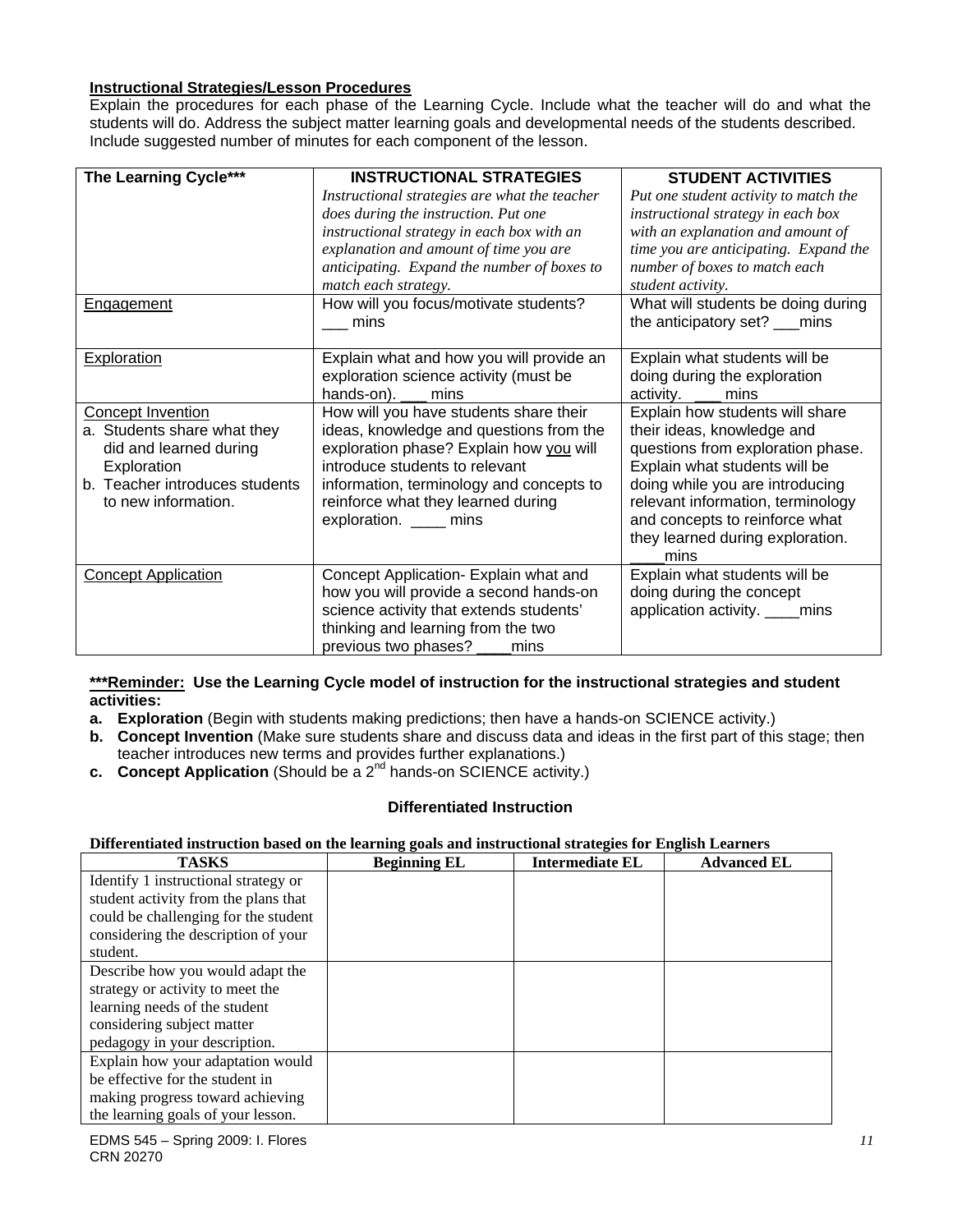# **Differentiated instruction based on the learning goals and instructional strategies for Special Education**

| <b>TASKS</b>                         | <b>LEARNING DISABILITY</b> | PHYSICAL DISABILITY |
|--------------------------------------|----------------------------|---------------------|
| Identify 1 instructional strategy or |                            |                     |
| student activity from the plans that |                            |                     |
| could be challenging for the student |                            |                     |
| considering the description of your  |                            |                     |
| student.                             |                            |                     |
| Describe how you would adapt the     |                            |                     |
| strategy or activity to meet the     |                            |                     |
| learning needs of the student        |                            |                     |
| considering subject matter pedagogy  |                            |                     |
| in your description.                 |                            |                     |
| Explain how your adaptation would    |                            |                     |
| be effective for the student in      |                            |                     |
| making progress toward achieving     |                            |                     |
| the learning goals of your lesson.   |                            |                     |

| Differentiated instruction based on the learning goals and instructional strategies for GATE students |                                       |  |  |  |
|-------------------------------------------------------------------------------------------------------|---------------------------------------|--|--|--|
| <b>TASKS</b>                                                                                          | <b>Describe GATE student's needs:</b> |  |  |  |
| Identify one instructional strategy or                                                                |                                       |  |  |  |
| student activity from the plans that                                                                  |                                       |  |  |  |
| could be challenging for the student                                                                  |                                       |  |  |  |
| considering the description of your                                                                   |                                       |  |  |  |
| student.                                                                                              |                                       |  |  |  |
| Describe how you would adapt the                                                                      |                                       |  |  |  |
| strategy or activity to meet the                                                                      |                                       |  |  |  |
| learning needs of the student                                                                         |                                       |  |  |  |
| considering subject matter pedagogy                                                                   |                                       |  |  |  |
| in your description.                                                                                  |                                       |  |  |  |
| Explain how your adaptation would                                                                     |                                       |  |  |  |
| be effective for helping the student                                                                  |                                       |  |  |  |
| in making progress going beyond                                                                       |                                       |  |  |  |
| the learning goals of your lesson.                                                                    |                                       |  |  |  |

#### **Also include at the end of the Lesson Design document:**

**Science Content Background:** 1-2 pgs minimum summary of the content background **Web Sites**: At least 3 interactive relevant web sites with descriptions

# Three (3) Applications to everyday life and explanations

Two (2) examples of children's literature on your science topic- BRING BOOKS TO CLASS

**References:** Title, author, publisher, year

#### **For your lesson plan presentation:**

Your group should be prepared to present a strong overview of your lesson plan using PowerPoint (PPT) in addition to presenting your lesson to your cohorts. For an exemplar of what elements your PPT should contain, a model will be provided on the "PowerPoint Presentations" folder on the home page of WebCT (refer to page 9 of this syllabus for what your PPT should contain.

#### **5. REFLECTIONS: Due the Class Session after Your Lesson Presentation – 10% total (10 pts each)**

#### **A. Reflection on the Instructional Strategies of the Hands-on Learning Cycle Lesson Design: 5%**

After teaching the lesson in class to your cohorts, <u>each</u> team member should write an individual reflection<br>(and turn it in at the <u>next</u> class session) addressing the following prompts:

content and student development? *content and student development? How did they address the developmental needs of these students? Why were the instructional strategies, student activities, and resources appropriate for this class based on*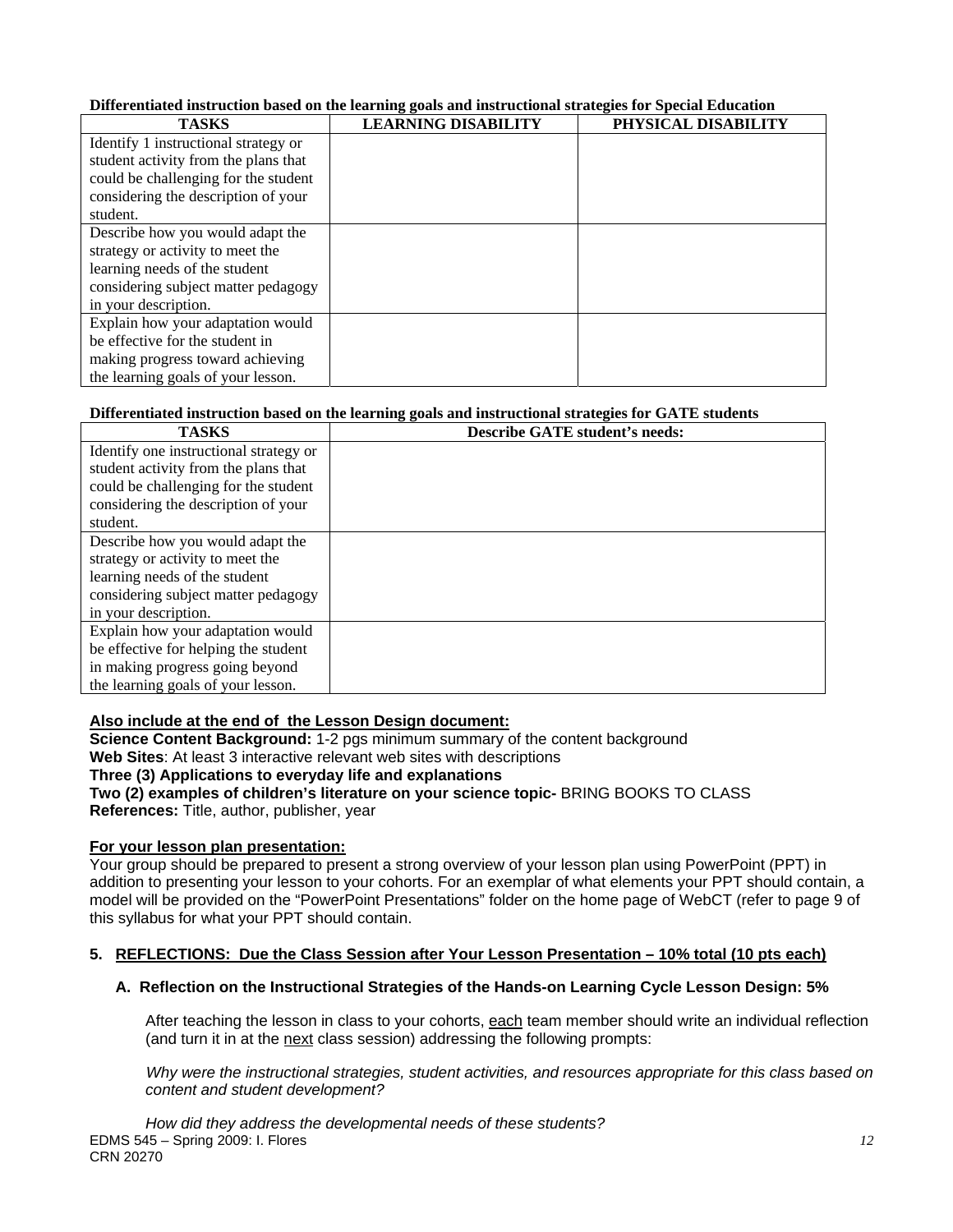standards for students in this content area? *How did they help the students make progress toward achieving the state adopted academic content* 

*standards for students in this content area? How were students able to understand & make connections between lesson content and the outside world?* 

*What are strengths and weaknesses in your instructional strategies, student activities and resources?* 

 *What are possible recommendations for improvement?* 

#### **B. Reflection on the Assessment Methods of the Hands-on Learning Cycle Lesson Design***: 5%*

After teaching the lesson in class to your cohorts, each team member should write an individual reflection (and turn it in at the next class session) addressing the following prompts:

- 1. Strengths and weaknesses in your general assessment methods: Prior knowledge (pre assessment)  *Formative (progress monitoring), Summative (final product)*
- *2. Strengths and weaknesses in your differentiated/adapted assessment methods: English Learners, Special Needs, GATE Students/Advanced Learners/Accelerated Learners*
- *3. Describe an alternative assessment based on the potential gaps in the students' learning.*

All discussion points should be related to the learning goal(s/objectives) and Big Ideas in your lesson

#### **6. Science Exploratorium Lesson Plan & Presentation** (in pairs) – **15%**

*.*

Develop an inquiry activity that uses a discrepant event appropriate for elementary students. You will work in groups as assigned in class.

You will prepare a hands-on science lesson and poster about a discrepant event that leads to a science concept. You will present the lesson at an Elementary School Science Fair Exploratorium. The audience will be K-6 grade students at an elementary school to be identified later in the semester. Be sure you understand the concept(s) you are emphasizing, and that you can explain it. The activity should be developmentally appropriate, and should follow the NSTA Safety Guidelines. Prior to teaching the lesson, turn it in to your instructor for review. After teaching the lesson, turn in a copy of your Reflection. The activity should include hands-on tasks and should emphasize particular science concepts. The activity should allow students to explore, and then you will explain the concept behind the activity. Make sure you have a concept application activity(different than that used in the exploration activity) in case there is time available for students.

On the day of the fair, you will do the activity repeatedly (about 10 times) to teams of about 7 students.

#### **Type up an abbreviated group Lesson Plan (due a week before the Science Fair Exploratorium) with your names at the top and REFERENCES at the end of the lesson plan.**

- 1. Lesson title Create a "catchy" title that will attract and motivate students to engage in your activities.
- 2. Grade level
- 3. Content Area & Subject Matter
- 4. Science Concept (and definition) you are teaching. Write it out in a complete sentence. Do not say "The students will \_\_\_\_." (That is an objective, not a science concept.)
- 5. Essential Questions (ensure high order questions!)
- 6. 1-3 Learning (Behavioral) Objectives: The student will be able to example or, The SWDUO
- 7. California Science Content Standards addressed (both science content and I/E standards)
- 8. Materials and Resources (what the teacher needs; what the students need)
- 9. Exploration Activity
- 10. Concept Invention
- 11. Concept Application Activity
- 12. The Reflection (individual work and due the following class session) answering the following questions:
	- a. How did the children respond? (What did they say and do?)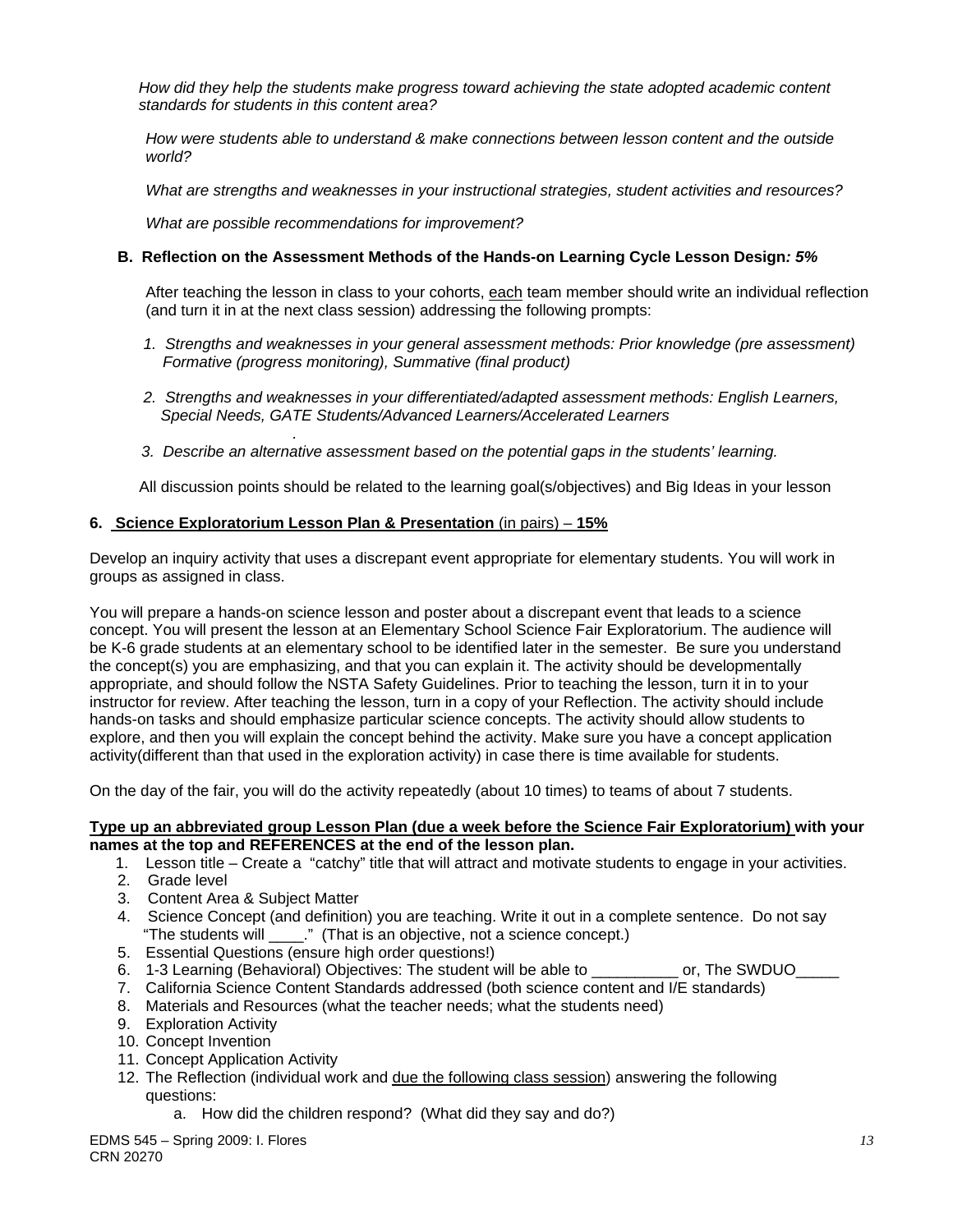- a. How do the children's actions and responses demonstrate their level of understanding?
- b. How did you (or can you) improve upon your lesson to facilitate understanding?

# 7. <u>Learning Cycle Lesson Drawings and Explanations (individual) - 10% total</u><br>LC Lesson Drawings – 5%

In your Lab Book—Reserve the first 2 pages in your Lab Book for a **Title Page** and for a **Table of Contents**. After a given Learning Cycle presentation, you will make drawings (at least one per lesson) illustrating what you learned during the lesson. Number each drawing for each lesson (Drawing #1, #2, #3, etc.). **At the top of each page, write the date and title and number of the drawing**. **Label each of your drawings legibly and clearly indicate the title of the lesson**. Be sure to pay attention during the lesson so that you have something to draw and a given drawing illustrates your understanding of the lesson. You must **legibly label** parts of drawings. **Drawings should illustrate the major science concepts** that students were supposed to learn.

**Each drawing will count 5 points towards your L.C. Lesson Drawings grade.**  Drawings will be assessed based on the following criteria:

- **Does the Drawing illustrate the major science concepts taught in the lesson?**
- **Does the Drawing include legible labels?**
- **Does the Drawing make "sense"? Can one look at it and understand what was taught?**

#### **You must have at least a total of 10 drawings in your lab book. We will have more than 10 Learning Cycle Lessons; you are to choose at least 10 from among these.**

#### **LC Lesson Explanations – 5%**

In your Lab Book--On the page immediately following each Drawing for a chosen Learning Cycle lesson

presentation, you will write an explanation of the science concepts taught—about ½-1 page in length. Number

each Explanation (Explanation #1, #2, #3, etc.). At the top of each page, write the date, title and number of

**the Explanation. Label the Explanation with the title of the lesson**. Be sure to pay attention during the lesson

so that you have something to explain! Each explanation should be a complete description of the major science

concepts that students were to learn during the lesson.

**Each explanation will count 5 points towards your L.C. Lesson Explanations grade.**  Explanations will be assessed based on the following criteria:

- **Does the Explanation describe the major science concepts taught in the lesson?**
- **Does the Explanation make "sense"? Can one read it and understand what was taught?**
- **Is each Explanation on a separate page from the drawings and the other explanations?**

**You must have a total of at least 10 explanations that correspond to the 10 drawings (at the very least) in your lab book. We will have more than 10 Learning Cycle Lessons; you are to choose 10 from among these for both drawings and explanations.** 

 **8. Science Curriculum Unit** (Teams of 4; each group member writes 1 unit) - **25%** 

The goal of this assignment is for you to develop year-long plans for instruction in science based on the California Science Content Standards, as well as develop skills for teaching in the elementary grades. For this assignment, you will plan a year of science instruction for one grade level, based on the California Science Content Standards. You will divide the Science Content Standards for one grade level into four units (you may possibly determine that your grade level standards could be divided into five or six units as well). For each unit that is developed, you will use the science standards (and their descriptions in the Science Framework) to design enduring understandings, unit learning objectives, end-of-unit assessments, and a rubric to use in grading the assessments. For the final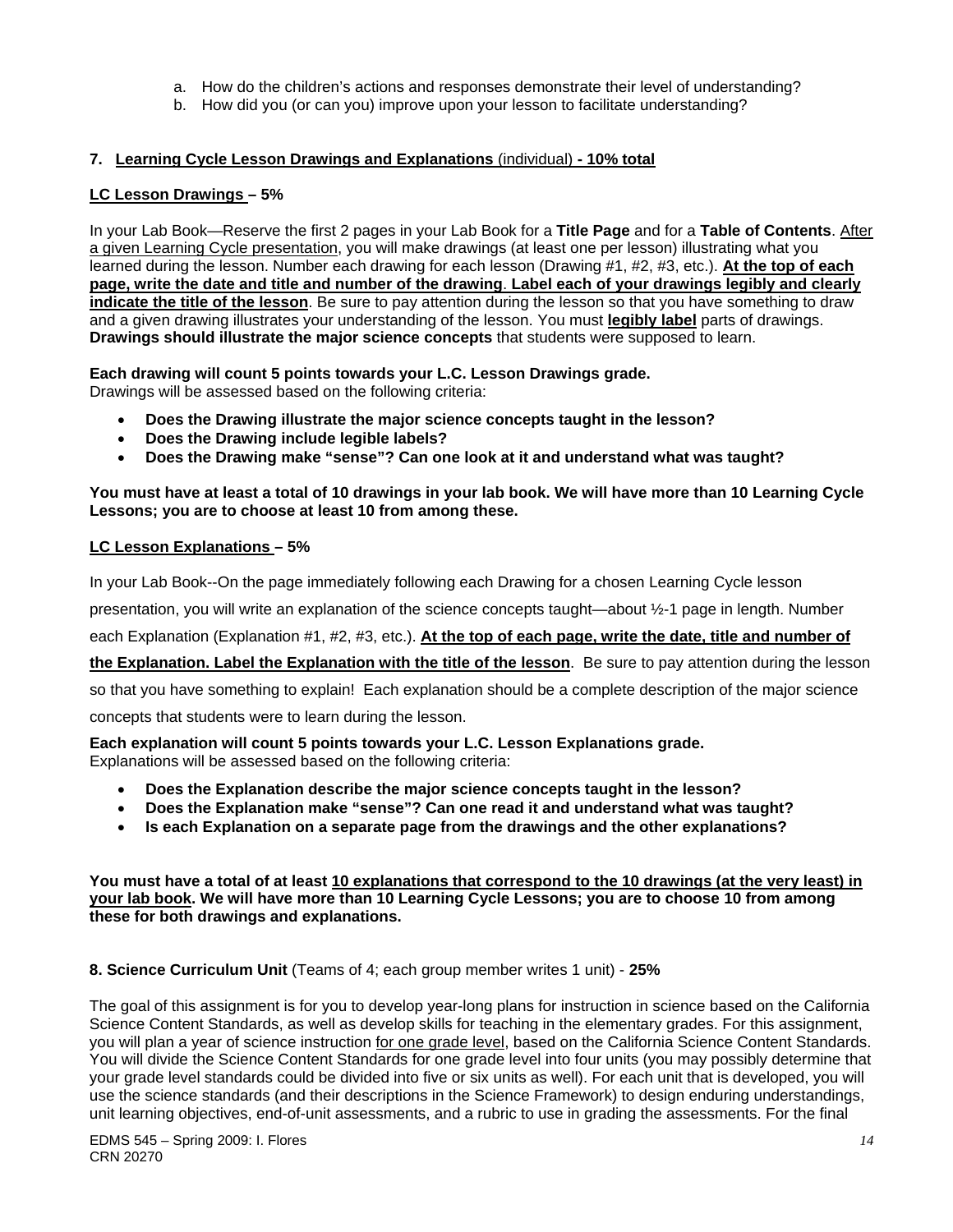part of this assignment, you will develop ideas for three learning cycle lessons for each unit, based on the Science Standards, Enduring Understandings, Unit Learning Objectives and Final Assessments in the units. You will work in a group of four—one person will create one unit from each of the four (or more) total units your group decides on as comprising the year-long plan.

When you complete this assignment, you will have a curriculum plan for teaching the science standards, units and lessons for teaching science for a full year for one grade level. We will share these, so that everyone leaves with curriculum plans, units and lessons for a full year of teaching science at all grade levels. You may share these with your cooperating teachers and use them in your clinical practice.

### **Science Curriculum Unit (Created by each Unit Team member)**

**Each Unit:** 

- **I. Unit Title: \_\_\_\_\_\_\_\_\_\_\_\_\_\_\_\_**
- **II. Grade Level:**
- **III. Unit Timeline in weeks**

*Highly Suggested: Make a list of all the BIG IDEAS that are contained in your unit and which will form the basis of unit learning objectives.* 

#### **IV. Standards**

Content (Physical, Life, Earth Science) Standards Investigation and Experimentation Standards

- **V. Enduring Understandings** (info and processes you hope students remember and understand next year)
- **VI. Unit Learning Objectives** (tells what students can DO after instruction). Use "Students will demonstrate understanding of\_\_\_\_\_\_\_\_\_\_\_\_\_\_\_\_." OR "Students will be able to \_\_\_\_\_\_\_\_\_\_\_\_\_(use action verbs here)."
- **VII. Final Summative Assessment Plan**  End of unit assessment over the whole unit, all unit standards, & all unit learning objectives.
	- a. Type of assessment given, description of each type of assessment given, and how each will be conducted.
	- b. Reasons/purpose for each type of assessment given.
	- c. Feedback strategies: How students will be informed of specific successes and challenges?
		- **Note!** Your assessment plan discussion should reflect ALL your Unit Learning Objectives (which should be based on the state science standards)

#### **VIII. Assessment Criteria**

What criteria will you use to grade the assessments? How will you know if a student has successfully completed the assessments and accomplished the learning goals? What will they do to show you they have succeeded?

**Note!** Your assessment criteria should be tied to and reflect ALL your Unit Learning Objectives (which should be based on the state science standards). These should mirror your discussion in VII.

#### **IX. Rubric Listing Criteria that you will use in the Final Assessment Plan**

The final assessment plan over the Unit includes a rubric listing the criteria that you will use in determining the degree of student learning. This rubric should reflect the assessment criteria you listed in VIII above. See rubric exemplar below.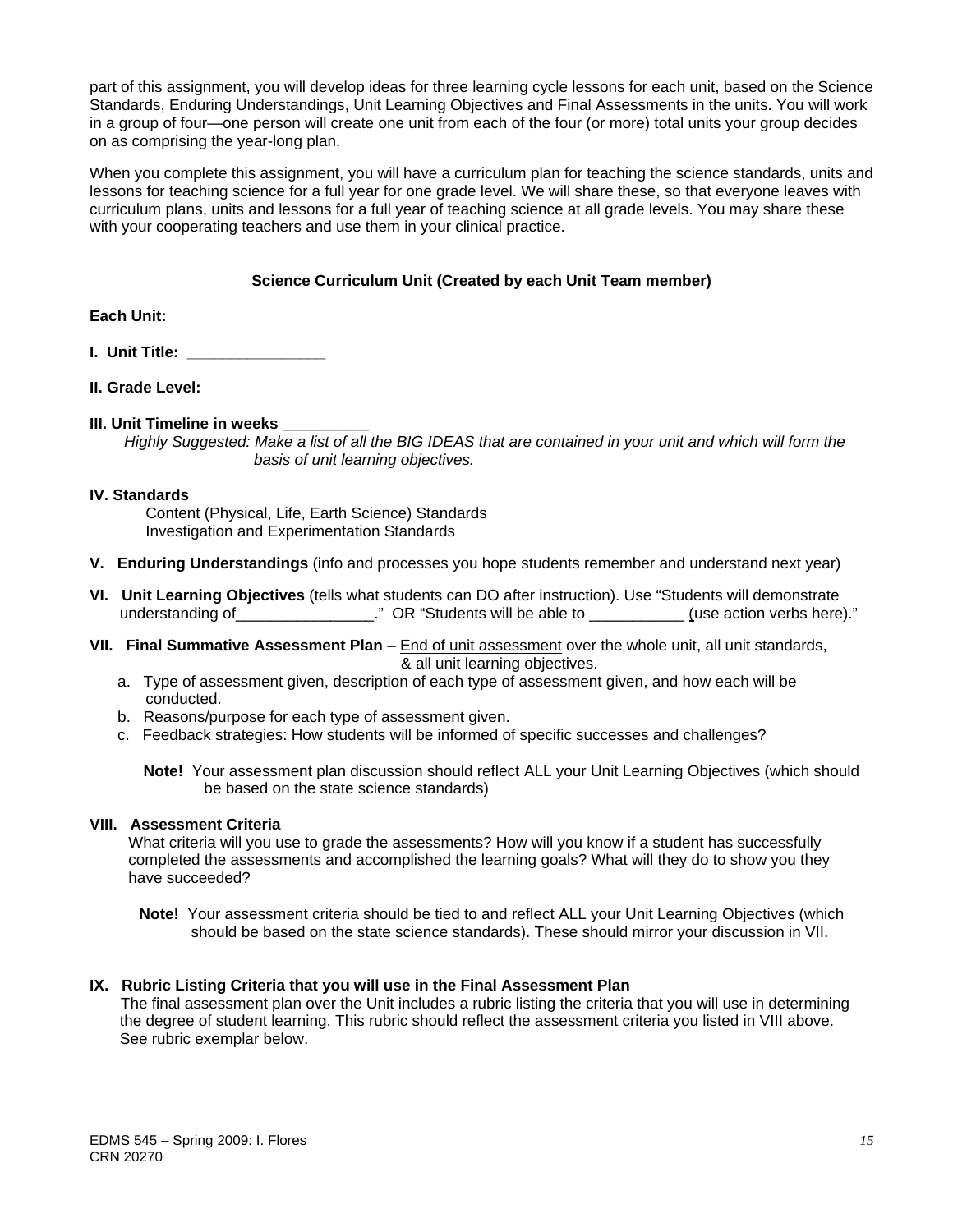| <b>Criteria</b>                    | $\sim$ 0.0. That recoccinent (with oritoria Exemplare)<br><b>Exceeds</b> | <b>Meets</b>        | <b>Below</b>        | Points &        |
|------------------------------------|--------------------------------------------------------------------------|---------------------|---------------------|-----------------|
|                                    | <b>Expectations</b>                                                      | <b>Expectations</b> | <b>Expectations</b> | <b>Comments</b> |
| Demonstrates                       |                                                                          |                     |                     |                 |
| Understanding of                   |                                                                          |                     |                     |                 |
| the Assigned                       |                                                                          |                     |                     |                 |
| Ecosystem                          |                                                                          |                     |                     |                 |
| Demonstrates                       |                                                                          |                     |                     |                 |
| Understanding of                   |                                                                          |                     |                     |                 |
| <b>Food Chains Within</b>          |                                                                          |                     |                     |                 |
| the Assigned                       |                                                                          |                     |                     |                 |
| Ecosystem                          |                                                                          |                     |                     |                 |
| Demonstrates                       |                                                                          |                     |                     |                 |
| Understanding of                   |                                                                          |                     |                     |                 |
| General Food Web                   |                                                                          |                     |                     |                 |
| Components                         |                                                                          |                     |                     |                 |
| Demonstrates                       |                                                                          |                     |                     |                 |
| Understanding of                   |                                                                          |                     |                     |                 |
| <b>Energy Sources and</b>          |                                                                          |                     |                     |                 |
| Flow within a Food                 |                                                                          |                     |                     |                 |
| Web                                |                                                                          |                     |                     |                 |
| Student-Created<br>Food Web Poster |                                                                          |                     |                     |                 |
|                                    |                                                                          |                     |                     |                 |
| Reflecting Assigned<br>Ecosystem   |                                                                          |                     |                     |                 |
| Oral Report on                     |                                                                          |                     |                     |                 |
| Student-Created                    |                                                                          |                     |                     |                 |
| Food Web Poster                    |                                                                          |                     |                     |                 |
| Student-Created                    |                                                                          |                     |                     |                 |
| Assigned                           |                                                                          |                     |                     |                 |
| Ecosystem                          |                                                                          |                     |                     |                 |
| Diorama/Model                      |                                                                          |                     |                     |                 |
| <b>WebQuest Project</b>            |                                                                          |                     |                     |                 |
| on Assigned                        |                                                                          |                     |                     |                 |
| Ecosystem                          |                                                                          |                     |                     |                 |

#### **Rubric over Final Assessment (with Criteria Exemplars)**

**X. Ideas for 3 Lessons for your Science Unit - <b>Each lesson should include the following:** 

**Lesson # (1, 2 or 3):** 

**Grade Level:** 

**Lesson Title**: *Example: Energy Sources in an Ecosystem* 

**Content Area:** *Example:* Life Science

**Subject Matter:** *Example: Ecosystems* 

**Time Period for the Learning Experience:** *Example: two 60-minute sessions* 

**State Science Standards: What standards are addressed?** Include at least 1 science area (life science, physical science, or earth science) standard and 1 investigation/experimentation standard.

**Learning Goals based on the Content Standards.**? What do you want students to be able to do? Write in complete sentences. Use an action verb and explain how students will demonstrate their new knowledge and understanding. "The students will \_\_\_\_\_\_\_\_\_\_\_\_\_\_\_\_\_\_\_\_\_\_\_\_\_\_\_\_." or The students will demonstrate understanding of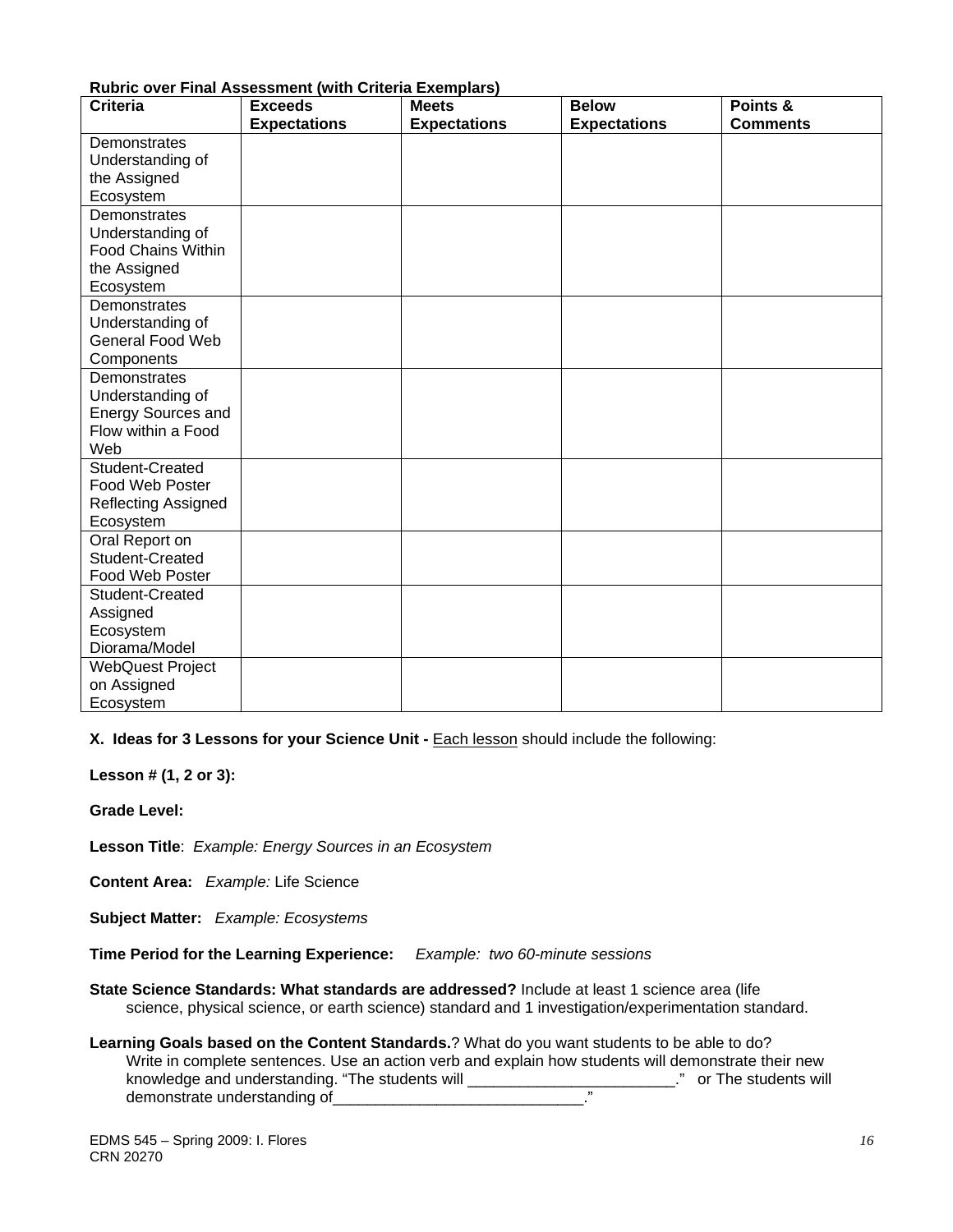**Science Concept(s):** *Example*: A food web is a complex network of many interconnected food chains and feeding relationships in an ecological community by which energy and nutrients are transferred from one species to another.

**Essential Question(s)** (higher level; see Bloom's taxonomy) - What leads to the big idea? (be sure these are not lower level fact or info. questions) *Example: Explain the relationship between biomes and ecosystems.* 

#### **Overview of Learning Cycle Procedures:** Ideas for:

- a. Exploration (3-4 lines) (Begin with students making predictions; then have a hands-on SCIENCE activity.)
- b. Concept Invention (3-4 lines) (Make sure students share and discuss data and ideas in the first part of this stage; then teacher introduces new terms and provides further explanations.)
- c. Concept Application (3-4 lines) (Should be a 2nd hands-on SCIENCE activity.)

## **RESOURCES LIST THAT CAN HELP IN YOUR LEARNING OF SCIENCE CONTENT AND METHODS**

# **JOURNALS**

Science Science Scope **Physics Teacher** 

Science and Children The Science Teacher **Journal of Chemical Education**<br>Science Education School Science and Math **Innovations in Science & Techr** Science Education School Science and Math Innovations in Science & Technology Education Science News American Biology Teacher Journal of Research in Science Teaching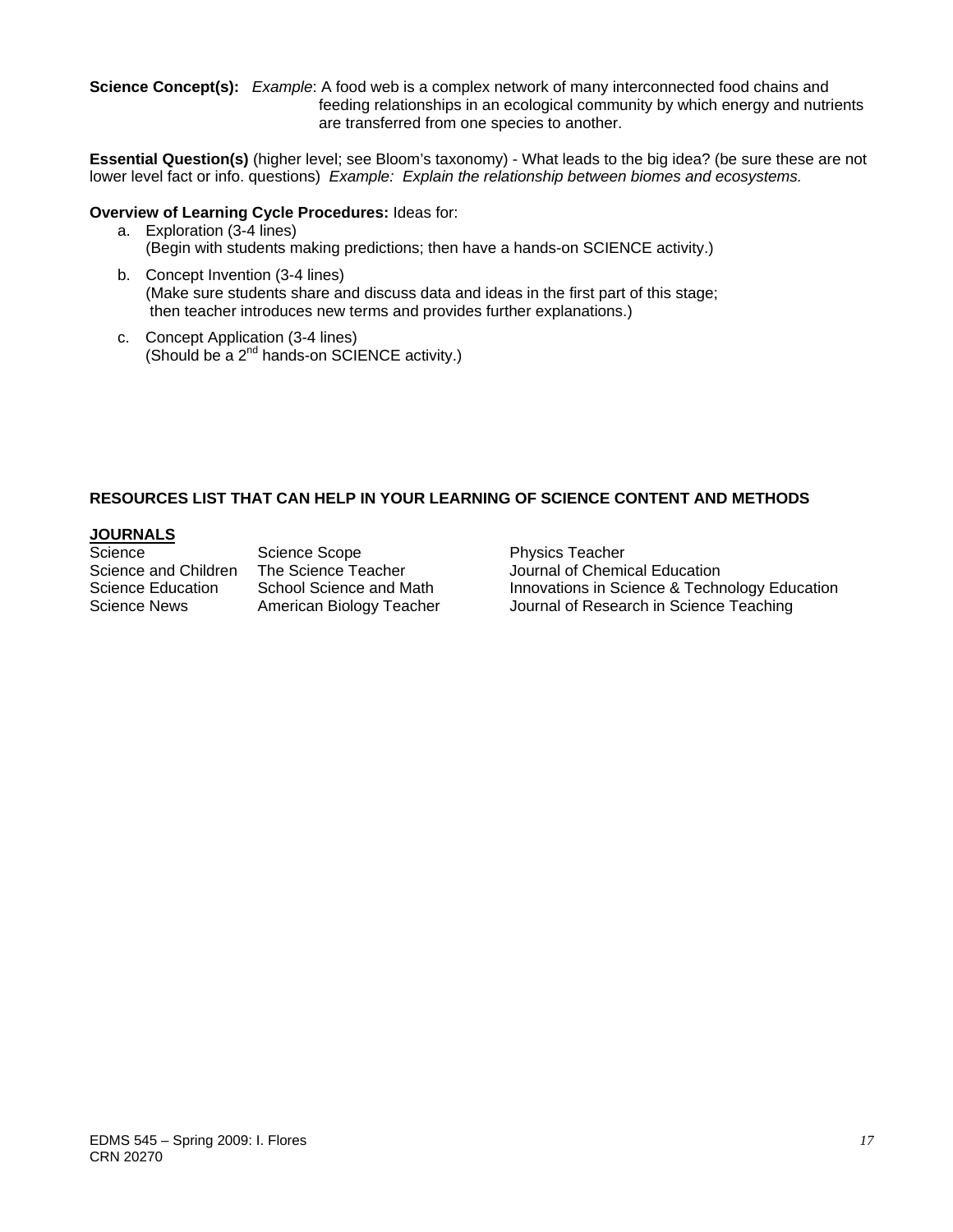**EDMS 545 Tentative Course Schedule: Spring 2009 (Friday)** 

| <b>Date</b> | <b>Course Topics &amp; Activities</b>                                         | EDMD 949 TURQUVU COUTSU DURQURI, DPHIIZ 2009 (FTRQY)<br><b>Readings &amp; Work Due</b> |
|-------------|-------------------------------------------------------------------------------|----------------------------------------------------------------------------------------|
| Session     | $\sim$ Community Building                                                     | Bring course syllabus to class                                                         |
| 1           | ~ Course Overview/Syllabus Review                                             |                                                                                        |
|             | ~ The Nature of Science                                                       | Bring course text to class                                                             |
| 1/23/09     | ~ Inquiry Processes in Science                                                | - Read Chapters 1 and 2, 3 of Teaching Science to                                      |
|             | How do we make decisions about what to                                        | Children as a framework for course concepts $\&$                                       |
|             | teach and the best strategies/processes to teach                              | skills                                                                                 |
|             | it?                                                                           |                                                                                        |
|             | ~ Science process skills and scientific attitudes                             | - Bring Science Content Standards (K-8) to all                                         |
|             | ~ CA Science Content Standards & Frameworks:                                  | classes.                                                                               |
|             | What themes do we use as a framework to                                       |                                                                                        |
|             | decide what science students should learn?                                    | - Read CA Science Framework: pgs 1-22 for                                              |
|             | ~ Intro: The Learning Cycle Model of Instruction                              | Framework & Standards: Task I due next week.                                           |
|             | $\sim$ Framework & Standards groups formation                                 |                                                                                        |
|             | ~ Hands-on Learning Cycle Science Lesson Plan                                 | - Read Learning Cycle Handout on WebCT                                                 |
|             | groups sign-ups                                                               | and bring a copy to next class                                                         |
|             | $~\sim~$ A Private Universe (tentative)                                       | - Access learning cycle info on "Weblinks"                                             |
|             | ~ Assign Framework and Standards Task I, II, III                              | (WebCT)                                                                                |
| Session     | $\sim$ Overarching themes students should learn in                            | - Bring Science Content Standards (K-8) to all                                         |
| 2           | science: Big ideas in Science Teaching &                                      | classes.                                                                               |
|             | Learning                                                                      |                                                                                        |
| 1/30/09     | ~ Using The Learning Cycle to teach science as                                | - Read Chapter 4, 5 or 6 of Teaching Science                                           |
|             | inquiry: Focus on sequencing instruction to                                   | to Children                                                                            |
|             | support learning outcomes                                                     |                                                                                        |
|             | What teaching strategies ensure participation of                              |                                                                                        |
|             | ALL students?                                                                 | <b>DUE: Framework and Standards Task I</b>                                             |
|             | ~ Instructor-led learning cycle lesson                                        | (individual)                                                                           |
|             |                                                                               |                                                                                        |
|             | <b>Writing Essential Questions</b><br>$\thicksim$                             | Due: Framework and Standards Task II                                                   |
|             |                                                                               | (Individual). Post to WebCT                                                            |
|             | $\sim$ Writing learning objectives to support                                 |                                                                                        |
|             | assessment in science                                                         |                                                                                        |
|             |                                                                               | <b>Framework and Standards Task III &amp;</b>                                          |
|             | ~ Hands-on Learning Cycle Lesson Plan group                                   | presentations due (team). Post to WebCT -                                              |
|             | formation (if not done in session 1)                                          | (one posting per team)                                                                 |
|             |                                                                               |                                                                                        |
|             | ~ Concept maps and science content                                            |                                                                                        |
|             |                                                                               | <b>View Disability Video</b>                                                           |
|             | ~ Complete work on Framework & Standards                                      | http://www.washington.edu/doit/Video/winequ.html                                       |
|             | Task III (with team)                                                          |                                                                                        |
| Session     | Making Science Content Accessible to ALL students                             |                                                                                        |
| 3           | $\sim$ What are the best indicators that students have                        | - Read Chapter 7, 8 or 9 of Teaching Science                                           |
|             | learned and understood the intended outcomes?                                 | to Children                                                                            |
| 2/06/09     | $\sim$ Adapting science curriculum for children with                          |                                                                                        |
|             | special needs                                                                 | - ** Concept Map due in BBB on one of: Ch 7, 8<br>or 9                                 |
|             | ~ Activities and strategies to ensure participation of<br><b>ALL</b> students |                                                                                        |
|             | ~ Focus on Assessment: Authentic assessments                                  |                                                                                        |
|             |                                                                               |                                                                                        |
|             | ~ Instructor-led learning cycle lesson                                        |                                                                                        |
|             |                                                                               |                                                                                        |
|             | <b>LESSON DESIGN</b>                                                          |                                                                                        |
|             | ~ Group Learning Tasks: In-class work on                                      |                                                                                        |
|             | Lesson Design using hands-on Learning                                         |                                                                                        |
|             | Cycle Model (HOLC)                                                            |                                                                                        |
|             | $\sim$ Science kits                                                           |                                                                                        |
|             | Formation of Year-Long Curriculum Plan groups<br>$\tilde{\phantom{a}}$        |                                                                                        |
|             | ~ National Science Education Standards                                        |                                                                                        |
|             |                                                                               |                                                                                        |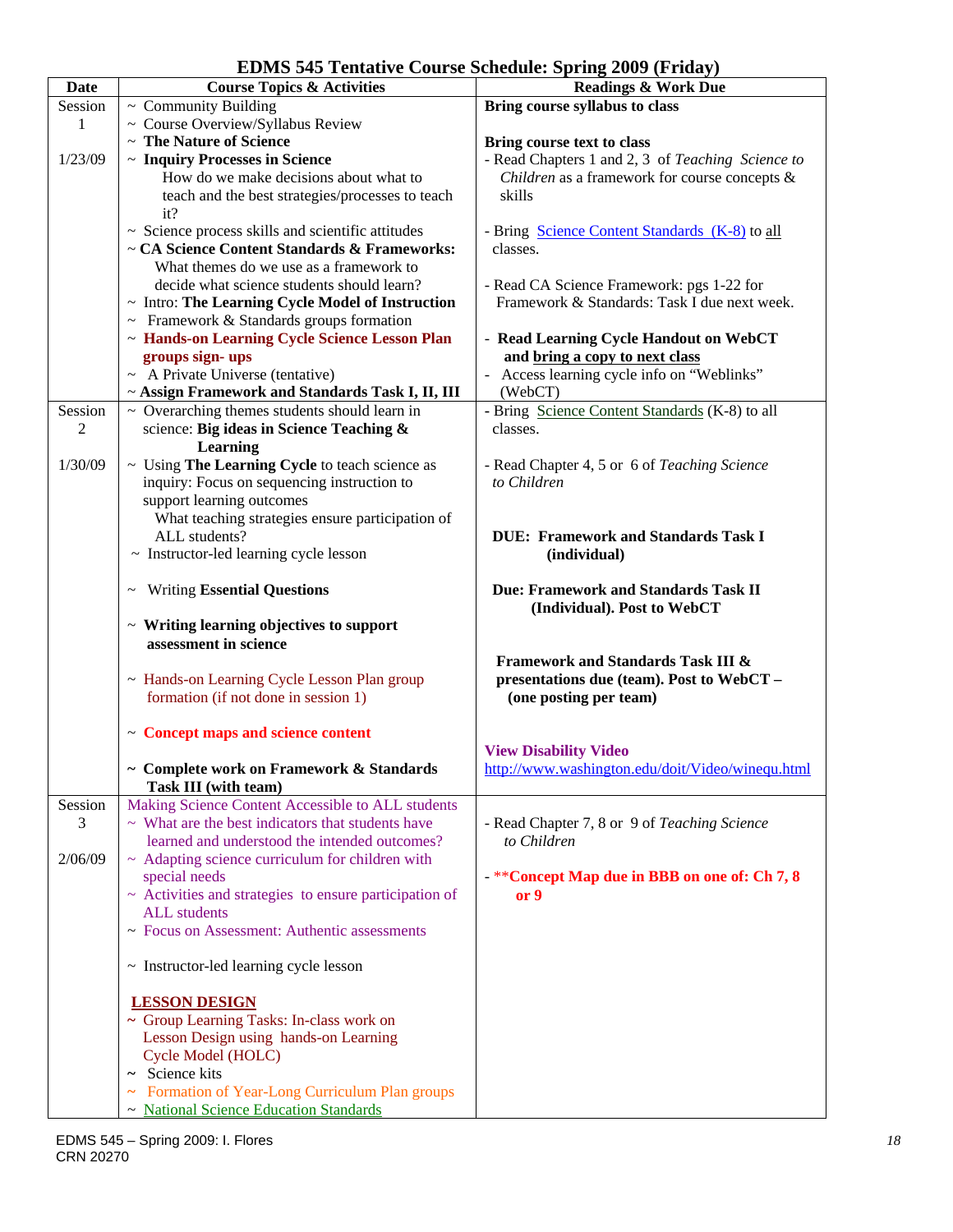| Session            | $\sim$ Teaching Science to English Learners                                                                                | - Read Chapter 10, 11, or 12 of Teaching Science                                                            |
|--------------------|----------------------------------------------------------------------------------------------------------------------------|-------------------------------------------------------------------------------------------------------------|
| $\overline{4}$     | ~ Intro: Developing Science WebQuests                                                                                      | to Children                                                                                                 |
| 2/13/09            | & Technology                                                                                                               | ** Concept Map Due In BBB on one of: Ch. 10,<br>11, or 12                                                   |
|                    | ~ Instructor-led learning cycle lesson                                                                                     |                                                                                                             |
|                    | $\sim$ Safety guidelines for the science classroom                                                                         | ***Learning Cycle Lesson Presentations:<br>Teams 1, 2, 3, & 4. Post to WebCT—one<br>posting per team.       |
|                    | ~ Developing and Planning Year-Long Science<br><b>Curriculum: Planning Units of Instruction</b>                            |                                                                                                             |
| Session<br>5       | $\sim$ Integrating writing into science activities                                                                         | - Read Chapter 14, 15, or 16 of Teaching Science<br>to Children                                             |
|                    | ~ Instructor-led learning cycle lesson                                                                                     |                                                                                                             |
| 2/20/09            | - In-class work on Year Long Curriculum Plans:<br><b>Science Units</b>                                                     | - ** Concept Map due in BBB on one of: Ch. 14,<br>15, or 16                                                 |
|                    | ~ Science Fairs/Exploratorium and the Inquiry<br><b>Model</b>                                                              | <b>***Learning Cycle Lesson Presentations:</b><br>Teams 5, 6, & 7. Post to WebCT--one<br>posting per team.  |
| Session            |                                                                                                                            | - Read Chapter 17, 18 or 19 of Teaching Science                                                             |
| 6                  | $\sim$ Instructor-led learning cycle lesson                                                                                | to Children                                                                                                 |
| 2/27/09            | - In-class work on Year Long Curriculum Plans:<br><b>Science Units</b>                                                     | -**Concept Map due in BBB on one of Ch. 17,<br>18, or 19<br><b>*** Learning Cycle Lesson Presentations:</b> |
|                    |                                                                                                                            | Teams 8, 9, & 10. Post to WebCT--one<br>posting per team.                                                   |
|                    |                                                                                                                            | <b>Science Exploratorium LPs due in folders</b>                                                             |
| Session<br>7       | ~ Tentative: Computer Lab Time                                                                                             |                                                                                                             |
| 3/06/09            | ~ Science Fair Exploratorium Presentations at<br><b>Alvin Dunn Elementary Tentative</b><br><b>Grade level and time TBD</b> | <b>Post Science Exploratorium LP to WebCT-one</b><br>per team                                               |
|                    |                                                                                                                            | <b>*** DUE: Learning Cycle Lesson Drawings and</b><br><b>Explanations Composition Book</b>                  |
| Session<br>$\,8\,$ | ~ Curriculum Plan Sharing/Presentations<br>~ Course Wrap-Up                                                                | - Year-Long Science Curriculum Plan (4 Units)<br>Due-Post to WebCT as ONE complete Plan                     |
| 3/13/09            | $\sim$ Course Evaluations                                                                                                  | (1 team member posts)                                                                                       |

*\*\* Choose two Concept Maps to submit according to the assigned dates for text readings chapters in course schedule. \*\*\*BBB = Big Blue Book*